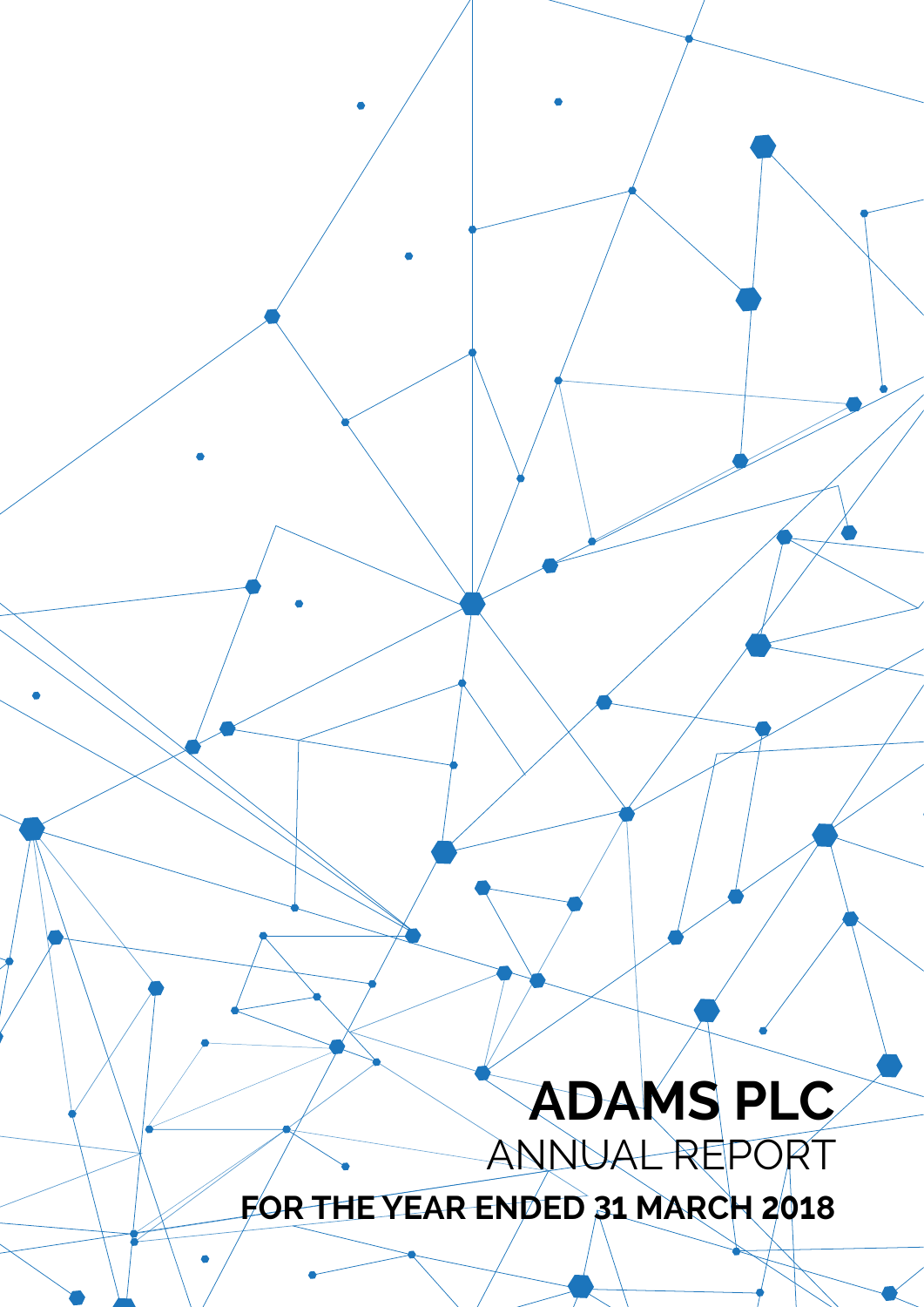# Directors, Officers and Advisers

# **Directors**

M A Bretherton Chairman

N J Woolard Non-executive director A R J Mitchell Non-executive director

# **Secretary**

P P Scales

# **Registrar and Registered office**

FIM Capital Limited IOMA House Hope Street Douglas Isle of Man IM1 1AP

# **Auditors**

Jeffreys Henry LLP Finsgate 5-7 Cranwood Street London EC1V 9EE

# **Nominated Advisor**

Cairn Financial Advisers LLP Cheyne House Crown Court 62-63 Cheapside London EC2V 6AX

# **Broker**

Peterhouse Capital Limited 3 Liverpool House 15 Eldon Street London EC2M 7LD

# **Crest Agent**

Share Registrars Limited The Courtyard 17 West Street Farnham Surrey GU9 7DR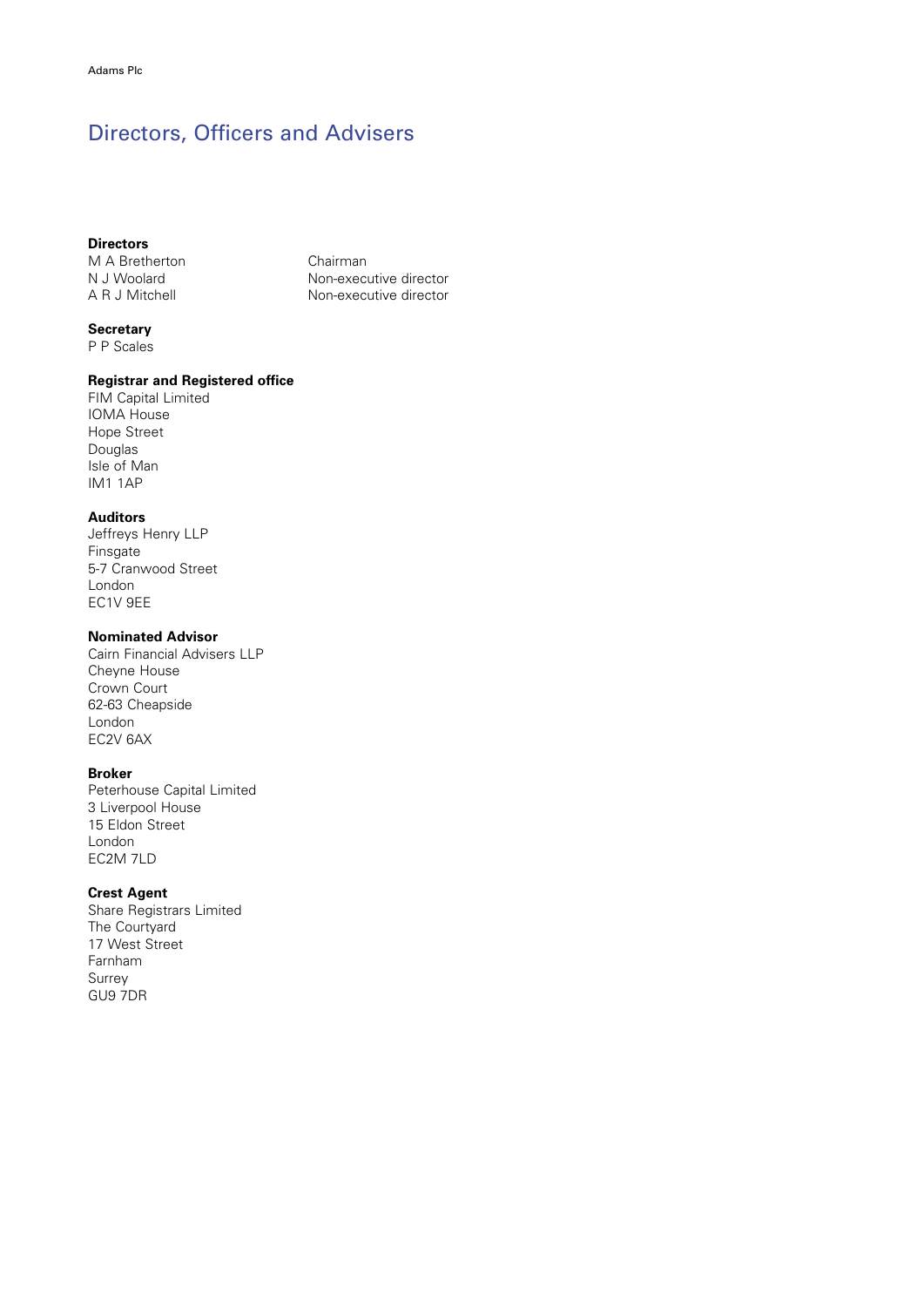# **Contents**

| Directors, Officers and Advisers  | <b>IFC</b>     |
|-----------------------------------|----------------|
| Chairman's Statement              | $\overline{2}$ |
| Strategic Report                  | 5              |
| Directors' Report                 | 8              |
| Independent Auditors' Report      | 12             |
| Statement of Comprehensive Income | 16             |
| Statement of Financial Position   | 17             |
| Statement of Changes in Equity    | 18             |
| <b>Statement of Cash Flows</b>    | 19             |
| Notes to the Financial Statements | 20             |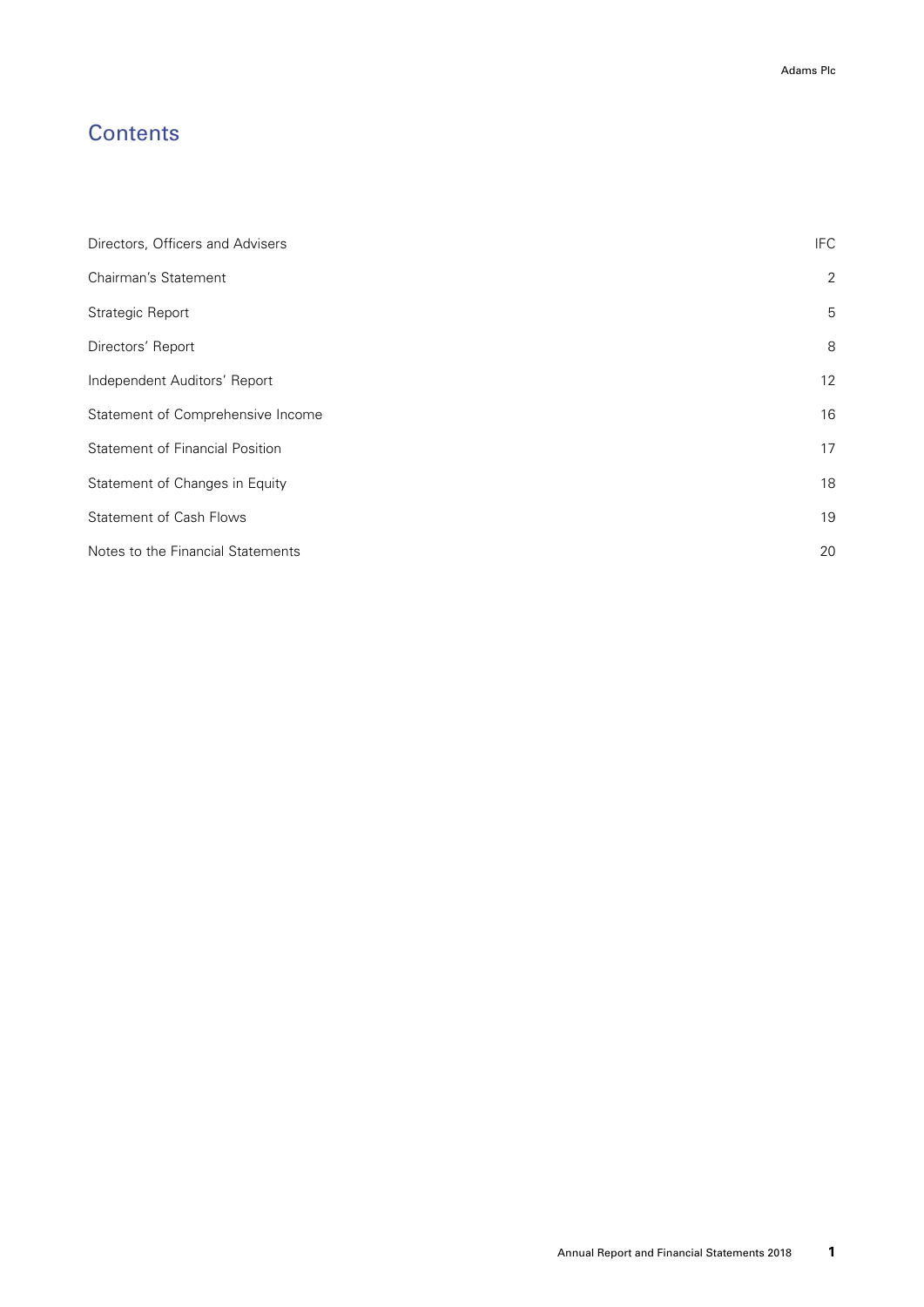# Chairman's Statement

for the year ended 31 March 2018

The presentational currency of Adams Plc ("Adams" or the "Company") was changed during the year from Euros to Pounds Sterling. This change in the reporting currency of the Company was made to reflect the fact that the Company no longer has Euro based operations, assets or significant transactions denominated in Euros. In accordance with accounting standards, the comparative financial information for the year ended 31 March 2017 as previously reported in Euros, has been restated into Pounds Sterling using the procedures outlined in note 2.13 to the financial statements.

Adams reported a profit after tax of £180,000 for the year ended 31 March 2018 compared to a profit of £77,000 in the prior year. The increase in profitability is principally due to higher reported gains on the valuation of investments.

During the year, the Company spent £1.59 million on the purchase of additional investments and realised proceeds of £0.73 million from investment disposals. The carrying value of investments at 31 March 2018 was £2.08 million, represented by three listed and three unlisted investment holdings, versus £0.94 million at 31 March 2017, represented by four listed and one unlisted investment holdings.

Net assets increased to £2.11 million (equivalent to 2.55p per share) at the 31 March 2018 balance sheet date, compared with £0.95 million (equivalent to 2.29p per share) at the previous year end. The increase in net assets reflects net proceeds of £0.98 million received from new share subscriptions, together with the profit of £0.18 million reported for the year.

Cash and cash equivalent balances were £52,000 at 31 March 2018 compared to cash balances of £35,000 at 31 March 2017.

# **Underwritten open offer and majority shareholder controlled undertaking**

In order to provide the Company with additional resources with which to fund its investment strategy, the Company raised £0.98 million (after expenses) in June 2017 pursuant to an underwritten open offer of 41,276,616 Ordinary Shares at 2.5p per share. Under the open offer, existing shareholders had an opportunity to subscribe for new shares at the 2.5p issue price by taking up their respective open offer entitlements which were calculated on a *pro rata* basis to their holding in the existing shares.

The open offer was fully underwritten by the Company's largest shareholder, Richard Griffiths and following the open offer, which was approved by shareholders on 28 June 2017, the number of Adams Ordinary Shares in issue increased to 82,553,232 and consequent to the subscription and underwriting shares issued to Richard Griffiths, his holding increased to 63.8 per cent of the Company's issued share capital. As a result, Adams became a controlled undertaking of Richard Griffiths who will, if he so wishes, be able to further increase his interests in Adams shares without making a mandatory offer to the remaining shareholders. Subsequent to the open offer, Richard Griffiths has purchased further Adams shares in the AIM market such that his current holding in the Company is now 77.3 per cent.

The Company, Cairn Financial Advisers LLP (who are the Company's Nominated Advisor) and Richard Griffiths entered into a relationship agreement dated 2 June 2017, which governs the relationship between the Company and Richard Griffiths following the open offer, to ensure that the Company shall be managed independently for the benefit of shareholders as a whole.

# **Business model and change of investing policy**

On 8 September 2017, shareholders approved a proposal by the Company's Directors to revise the investing policy to one which provides the Board with a broader, more flexible approach to creating shareholder value. The existing policy at that time was focused on targeting undervalued or pre-commercialisation projects and assets in the biotechnology sector, whilst also considering opportunities in the wider technology and other sectors.

Under the revised investing policy, the Board is seeking to acquire interests in special situation investment opportunities that have an element of distress, dislocation, dysfunction or other special situation attributes and that they perceive to be undervalued. The principal focus is in the small to middle-market capitalisation sectors in the UK or Europe, but the Directors will also consider possible special situation opportunities anywhere in the world if they believe there is an opportunity to generate added value for shareholders.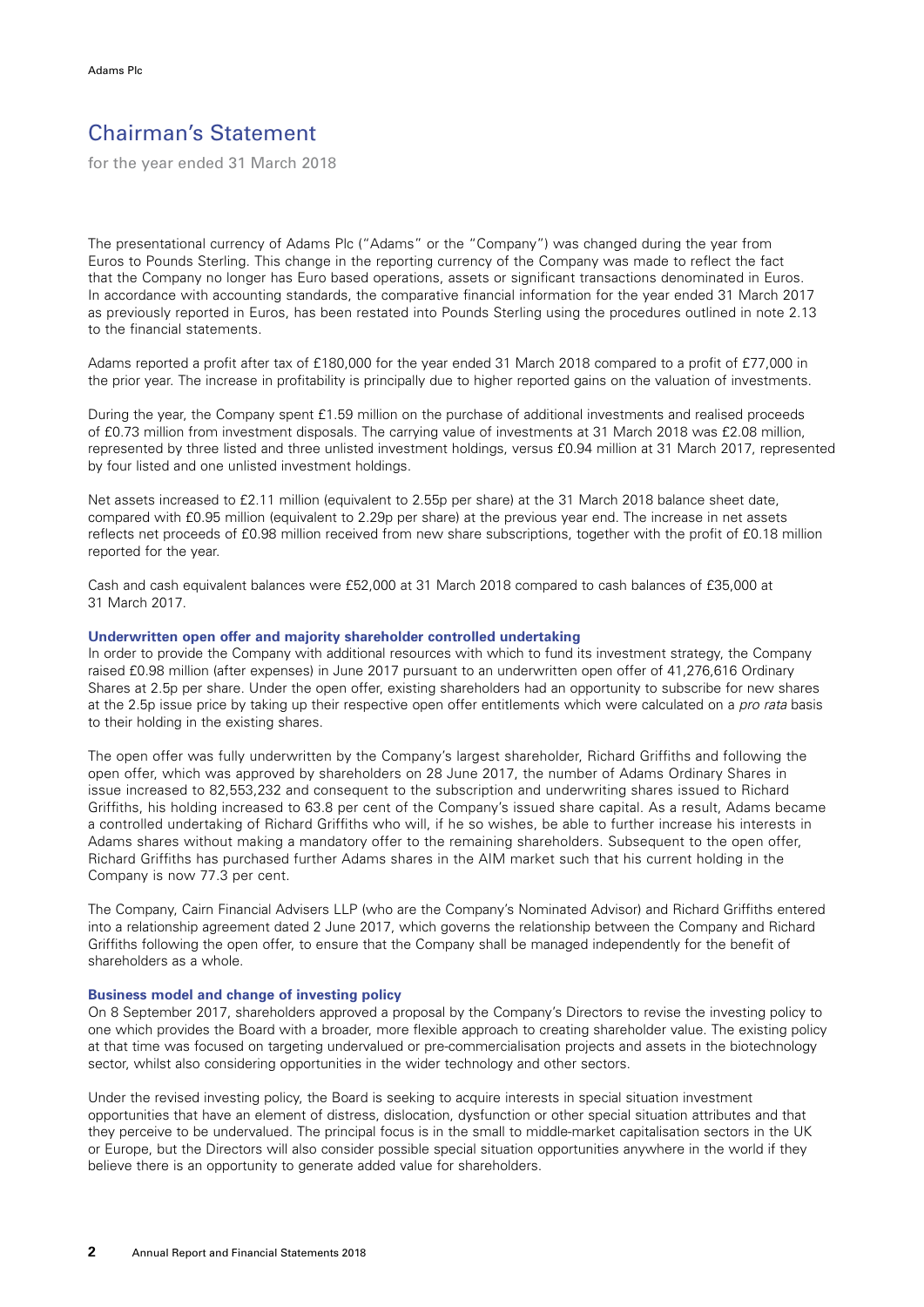### **Investment Portfolio**

The listed investments currently held by the Company comprise Petrofac Limited, Eland Oil & Gas Plc and Communisis Plc. In addition, the Company holds shares and loan notes in unquoted Sherwood Holdings Limited and unquoted shares in both Abaco Capital Plc and Oxford Pharmascience Limited.

Petrofac is a multinational service provider to the oil and gas production and processing industry. The company designs, builds, operates and maintains oil and gas facilities with a focus on delivering first class project execution, cost control and effective risk management. Petrofac has a 36-year track record and has grown significantly to become a constituent of the FTSE 250 Index. The company has 31 offices and approximately 13,500 staff worldwide, comprising more than 80 nationalities.

Eland is an independent oil and gas company with the principal business objective of identifying, acquiring and developing interests in oil and gas assets in West Africa, focused initially on Nigeria including the prolific Niger Delta.

Communisis is a leading provider of outsourced digital asset management and personalised customer communication services.

Abaco Capital (formerly Oxford Pharmascience Plc) underwent a demerger of its Oxford Pharmascience Limited business on 21 December 2017 and subsequently cancelled its AIM listing on 9 May 2018. The company is now in the process of undertaking a members' voluntary liquidation and a distribution of funds to shareholders. The total amount expected to be available to distribute to shareholders is *circa* £19.0 million, on which basis Adams would receive approximately £30,000, and the distribution is expected to occur in the period around September to November 2018.

Oxford Pharmascience (as demerged from Abaco Capital) is a drug development company that redevelops approved drugs to make them better, safer and easier to take and it has a current focus to develop improved formulations of nonsteroidal anti-inflammatory drugs (NSAIDs) and statins.

Source Bioscience is an international provider of state of the art laboratory services and products and has an expertise in clinical diagnostics, genomics, proteomics, drug discovery & development research and analytical testing services.

# **Corporate action proposals**

Following the change in the presentational currency of Adams from Euros to Pounds Sterling during the year, it is proposed that a redenomination of the Company's share capital from Euros into Pounds Sterling is also undertaken, with the par value of the Ordinary Shares converting from  $\epsilon$ 0.01 to £0.01, and that the AIM quotation of its Ordinary Shares is also subsequently changed from Euros to Pounds Sterling.

In addition, it is proposed that part of the Company's share premium be applied to eliminate the foreign currency translation reserve and that the balance of the share premium be reclassified as distributable reserves and that the Directors are authorised to purchase the Company's own Ordinary Shares in the open market subject to certain conditions and limited to a maximum of 14.99 per cent of the issued share capital of the Company. The Directors believe that the ability of the Company to purchase its own shares offers an important mechanism for managing capital efficiently. In particular, the Directors may wish to take advantage of circumstances where a purchase of its own shares would represent good use of the Company's available cash resources and increase net asset value per share and shareholder value.

The full detail of these corporate action proposals is included in the enclosed Notice of Annual General Meeting for the AGM which is to be held at IOMA House, Hope Street, Douglas, Isle of Man, IM1 1AP on 10 August 2018 at 11 a.m.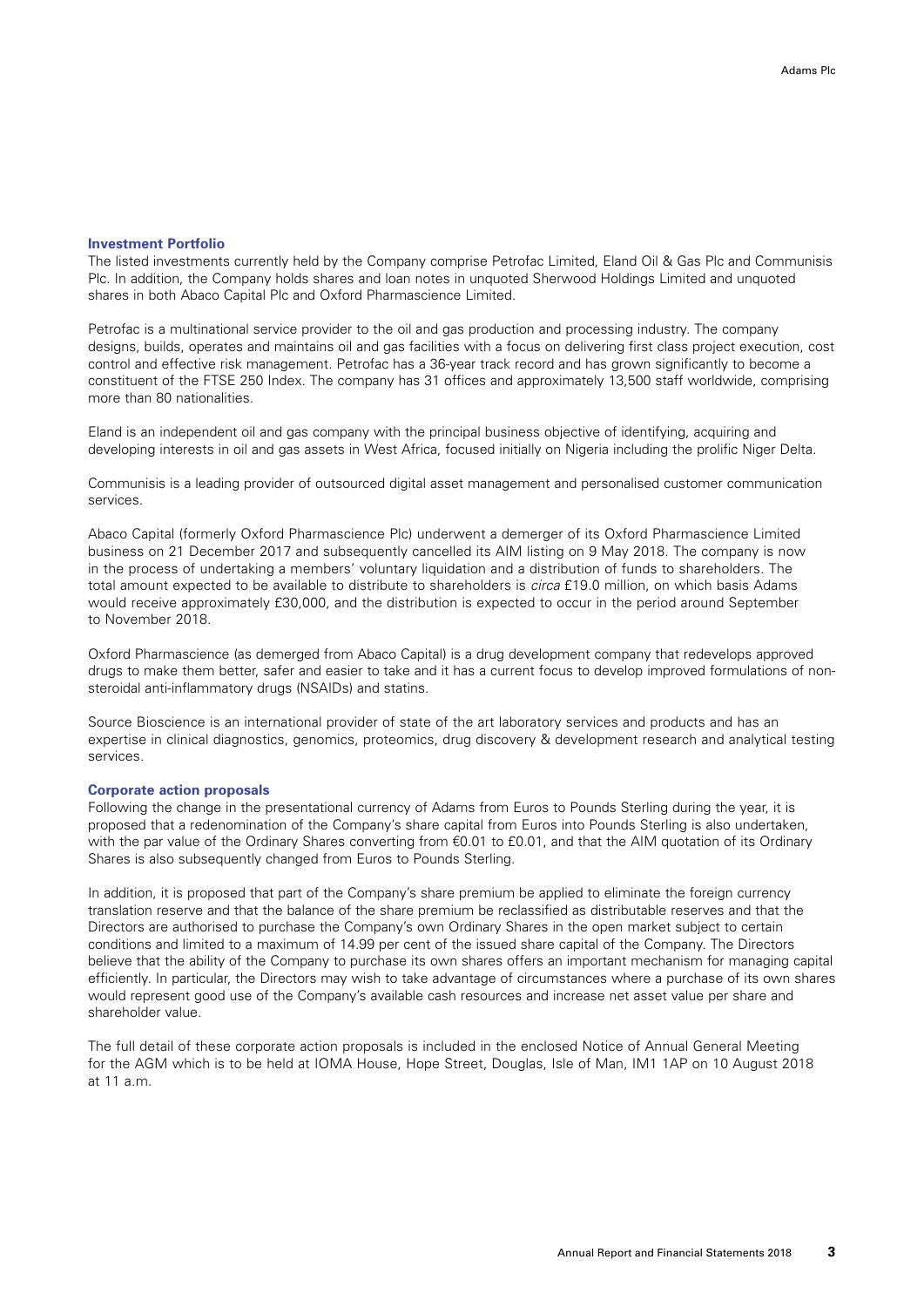# Chairman's Statement (continued)

for the year ended 31 March 2018

# **Outlook**

Global economic growth was stronger than expected in 2017, with a recovery in investment, manufacturing, and trade becoming visible. More moderate economic growth is forecast for 2018 as central banks gradually remove their post crisis fiscal accommodation. However, these positive growth trends must be tempered by the increasing threat of a decrease in liberalised global trade and the potential for the escalation of political tensions between advanced trading nations. Despite these macro considerations the Adams Directors are confident in the underlying fundamentals, technologies and growth potential of the companies within our investment portfolio.

The Board continues to seek attractive investment opportunities coupled with a focus on financial discipline as the strategy to best navigate challenging markets and the uncertain global climate. We remain committed to delivering additional value for our shareholders going forward.

Michael Bretherton **Chairman** 26 June 2018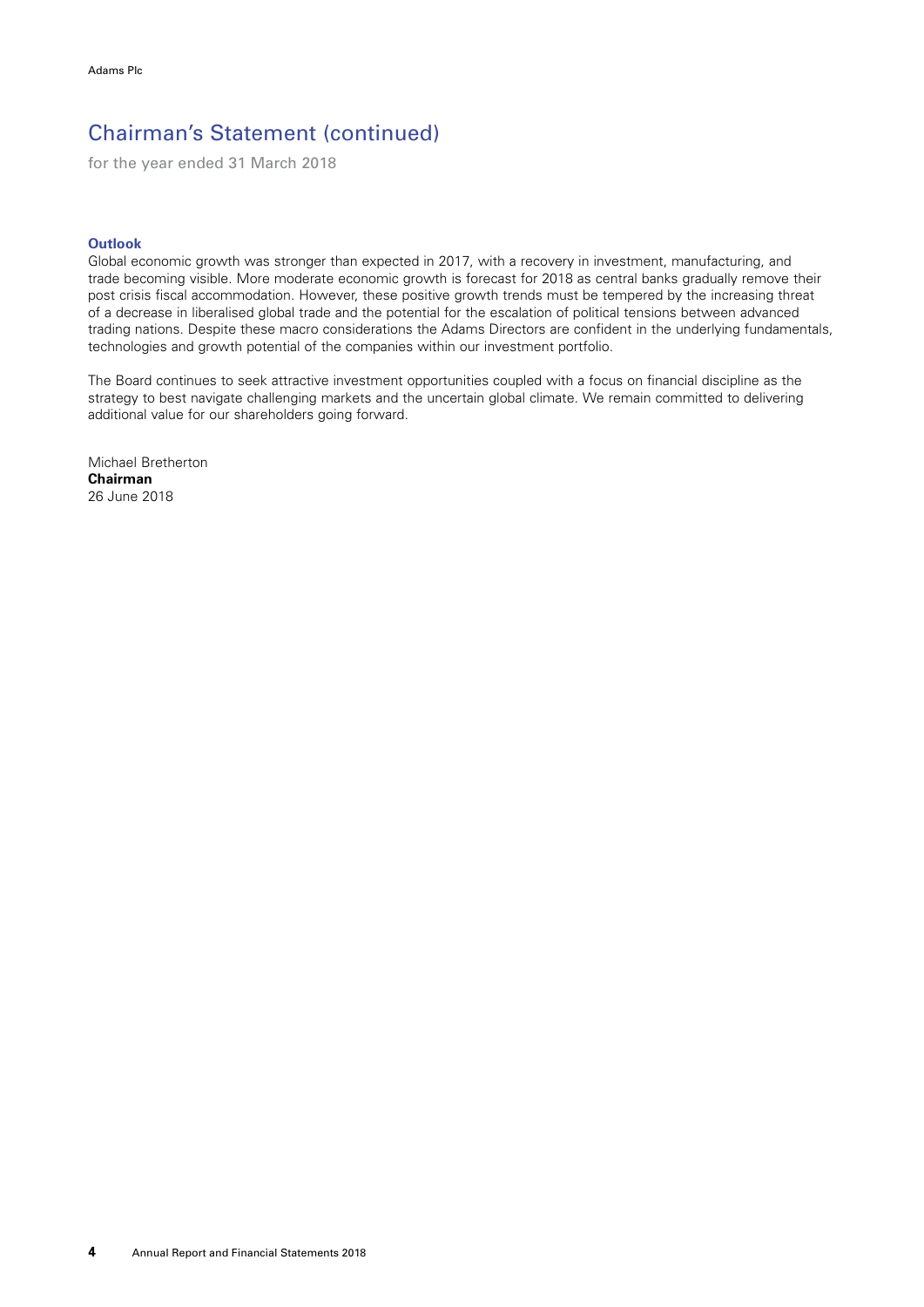# Strategic Report

for the year ended 31 March 2018

The Directors present their Strategic Report with the Financial Statements for Adams Plc ('Adams' or 'the Company') for the year ended 31 March 2018.

### **Principal activity and business model**

Adams is an investing holding and management company whose principal activity is the investment in businesses which present opportunities for value creation.

During the financial year the Directors proposed a revised investment policy for the Company, which was approved by shareholders at an Extraordinary General Meeting held on 8 September 2017. The former investment strategy of the Company focused on undervalued investment opportunities in the biotechnology and wider technology sectors. The current revised investment policy of the Company is:

The Board will seek to acquire a direct and/or indirect interests in special situation investment opportunities that have an element of distress, dislocation, dysfunction or other special situation attributes and that they perceive to be undervalued. The principal focus will be in the small to middle-market capitalisation sectors in the UK or Europe but the Directors will also consider possible special situation opportunities anywhere in the world if they believe there is an opportunity to generate added value for Shareholders.

The Directors intend to identify investment opportunities offering the potential to deliver a favourable return to Shareholders over the medium to long term, primarily in the form of a capital gain. A particular consideration will be to identify businesses which, in the opinion of the Directors, are undervalued due to any of a number of special situations that adversely impact the business's short-term prospects and/or underlying value but which business interests the Directors believe have a solid fundamental core or sound development potential to present opportunities for value creation.

The Company's interest in a potential investment may range from a minority position to 100 per cent ownership and the interest may be either quoted or unquoted. Investments may be made in shares, or by the acquisition of assets (including intellectual property) of a relevant business, or by entering into partnerships, joint ventures, equity derivatives, contracts for differences or other equity or debt related securities that the Board deem appropriate.

There will be no limit on the number of projects into which the Company may invest, and the Company's financial resources may be invested in a number of propositions or in just one investment, which may be deemed to be a reverse takeover pursuant to Rule 14 of the AIM Rules.

While the Directors intend to take into account the level of existing funds available for investment when assessing the amount of any investment, it is not proposed that there be any maximum investment limit.

The Company may be both an active and a passive investor depending on the nature of the individual investments. Although the Company intends to be a medium to long term investor, there will be no minimum or maximum limit on the length of time that any investment may be held and short-term investments may be made.

The Company will not have a separate investment manager.

.

The Company may require additional funding as investments are made and new opportunities arise. The Directors may offer new Ordinary Shares by way of consideration, as well as cash, thereby helping to preserve the Company's cash resources. The Company may, in appropriate circumstances, issue debt securities or otherwise borrow money to complete an investment.

Given the nature of the Company's Investing Policy, the Company does not intend to make regular periodic disclosures or calculations of net asset value other than at the time of publication of its half year and annual results.

The Board's principal focus will be on achieving capital growth for Shareholders.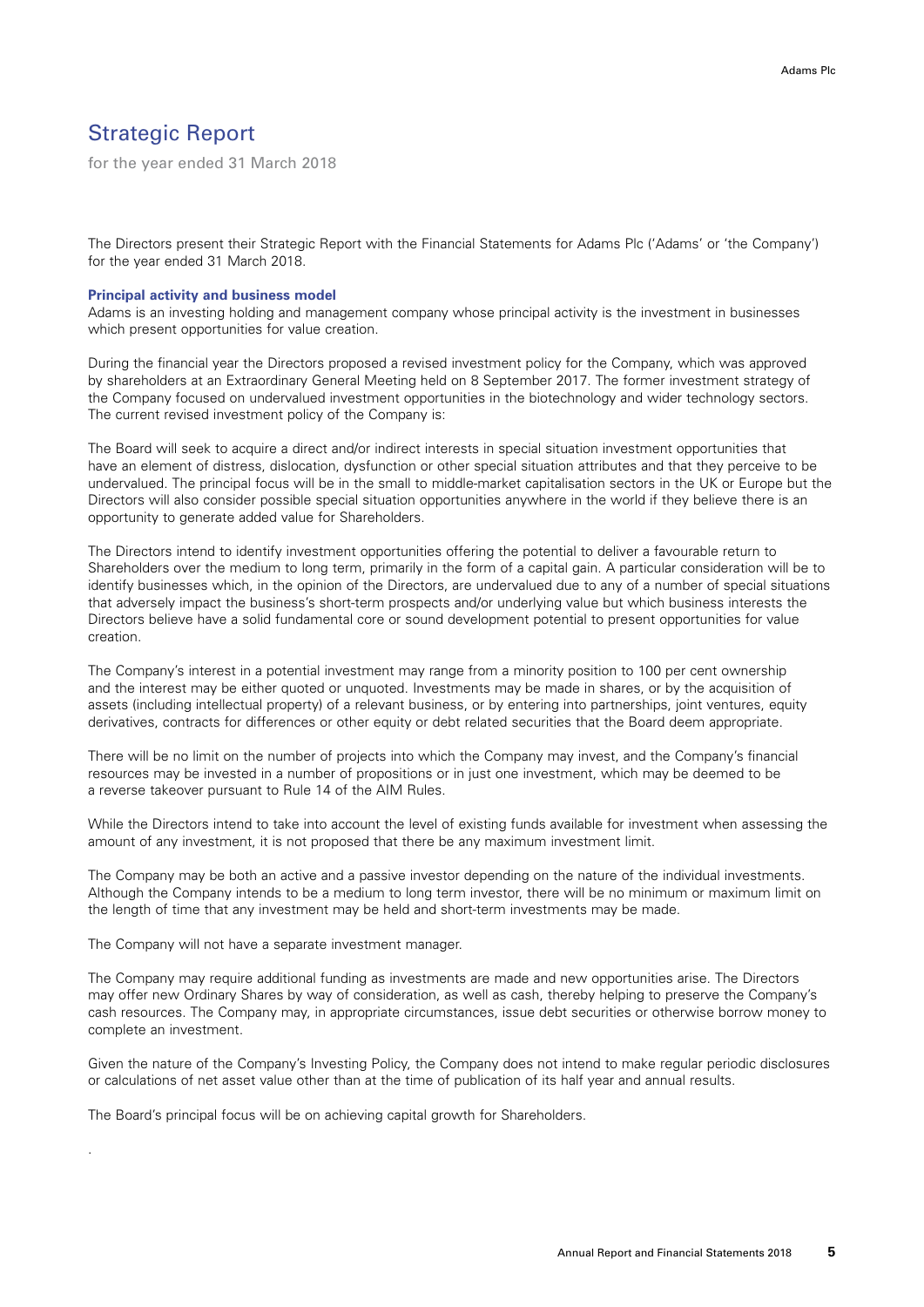# Strategic Report (continued)

for the year ended 31 March 2018

# **Review of the business**

A review of the Company's performance and future prospects is included in the Chairman's Statement on pages 2 to 4.

### **Key performance indicators**

Key Company performance indicators are set out below:

|                                                 | 31 March 2018 | 31 March 2017 |
|-------------------------------------------------|---------------|---------------|
| Net assets (£'000)                              | 2,109         | 946           |
| Net asset value per share (f)                   | 0.0255        | 0.0229        |
| Profit after tax (£'000)                        | 180           | 77            |
| Cash and short-term deposits with banks (£'000) | 52            | 35            |

# **Profit and loss**

The Company reported a profit after tax for the year ended 31 March 2018 of £180,000 compared to a profit of £77,000 in the previous year. The increase in profitability during the current financial year is principally due to an increase in unrealised revaluation gains on the valuation of investments.

The Company continued to operate a low cost base with administrative costs of £155,000 being incurred versus £147,000 for the previous year.

### **Balance sheet**

Net assets increased to £2.11 million at the 31 March 2018 balance sheet date, compared with a sterling equivalent of £0.95 million at the 31 March 2017 prior financial year end.

The carrying value of investments at 31 March 2018 was £2.08 million (represented by six investment holdings) versus £0.94 million at 31 March 2017 (represented by five investment holdings).

Cash and cash equivalent balances were £52,000 at 31 March 2018 compared to cash balances of £35,000 at 31 March 2017.

# **Cash flow**

The Company's cash balances increased by £17,000 during the year. This increase mainly reflects £983,000 of additional share capital raised, together with investment disposal proceeds of £730,000 and dividend receipts of £45,000, less cash outflows of £1,591,000 spent on the purchase of additional investments and £155,000 spent on overheads costs.

#### **Directors**

The Company has three employees, all of whom are male and Directors of the Company. The profile of the Directors and their remuneration is detailed in the Directors' Report on pages 8 and 9.

# **General Data Protection Regulation**

As widely reported, the European Union's General Data Protection Regulation, ("GDPR") came into effect on 25 May 2018. Adams has assessed its responsibilities in respect of the regulation and as a result has adopted and published a GDPR compliant privacy policy, a copy of which is available on the Company website.

#### **Risk review**

The Company's exposure to various risks and risk management objectives are detailed in Note 3.

The primary risks arising from the Company's operations are considered to be market risk, credit risk and liquidity risk. The Directors review and agree policies for managing risk at least annually.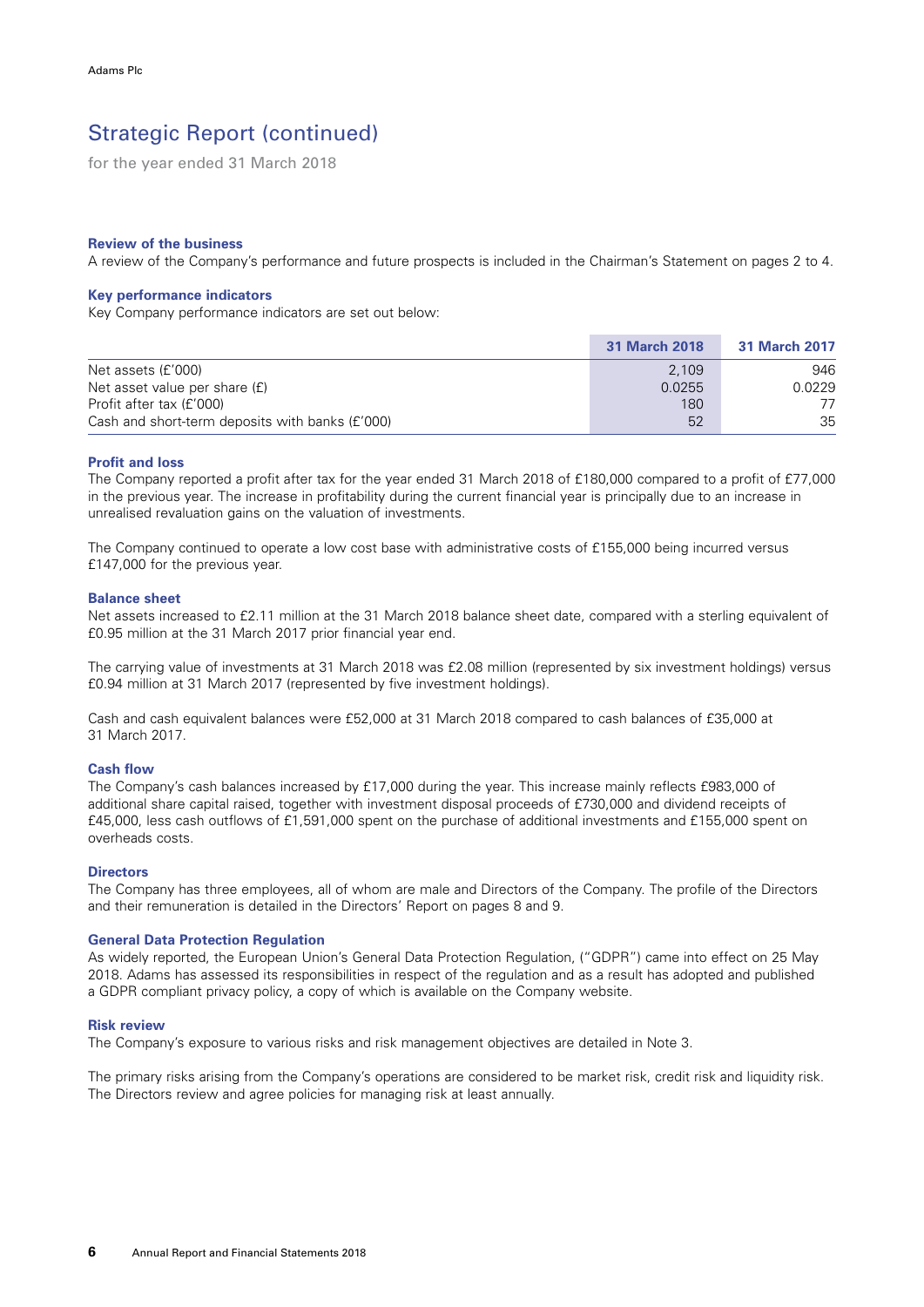# **Market risk**

# Price risk

The Company is exposed to market price risk in respect of its portfolio investments. The Company mitigates this risk by having established investment appraisal processes and asset monitoring procedures which are subject to overall review by the Board.

### Interest rate risk

The Company has no external financing facility; therefore its interest rate risk is limited to the level of interest received on its cash surpluses. Interest rate risk on cash, cash equivalents and short-term deposits is partially mitigated by using an element of fixed-rate accounts and short-term deposits.

# **Credit risk**

The Company's principal financial assets are its portfolio investments, its bank balances and cash held on deposit with institutions. The Company seeks to reduce such risk by only placing assets with institutions that have good credit ratings. The credit risk associated with portfolio and trading investments is considered to be minimal.

### **Liquidity risk**

The Company seeks to manage liquidity by ensuring sufficient funds are available to meet foreseeable needs and to invest cash assets safely and profitably. The Company had cash, cash equivalents and short-term deposit balances of £0.05 million as at 31 March 2018 (31 March 2017: £0.03 million).

In order to minimise risk to the Company's capital, funds are invested across a number of financial institutions with strong credit ratings. Cash forecasts are updated regularly to ensure that there is sufficient cash available for foreseeable requirements. The Directors are satisfied that given current cash balances, the liquidity of the investments held and the low running cost base of the Company the going concern assumption remains valid.

### **External risks**

The global political and economic landscapes continue to be considered the key external risks faced, with the ability of both to adversely impact the performance of the Company. The key factors comprise a potential shift towards a decrease in global liberalised trade, uncertainty with respect to the continuing terms of existing economic trade areas and the transition to an environment of increasing interest rates and decreasing government stimulus programs. Despite this, economic data has shown signs of positive global growth which is forecast to continue. Such factors continue to impact the markets in which the Company operates, in terms of investment valuations and investor sentiment and pose risks to the operations, performance and growth of the investment portfolio companies.

### **Future development**

The Board continues to seek investment opportunities which will generate value for shareholders in the near to medium term. In this aim the Board will maintain its rigorous and selective investment approach and seek to achieve capital growth through exploiting opportunities as they emerge.

Approved on behalf of the Board

A Mitchell **Non-executive Director** 26 June 2018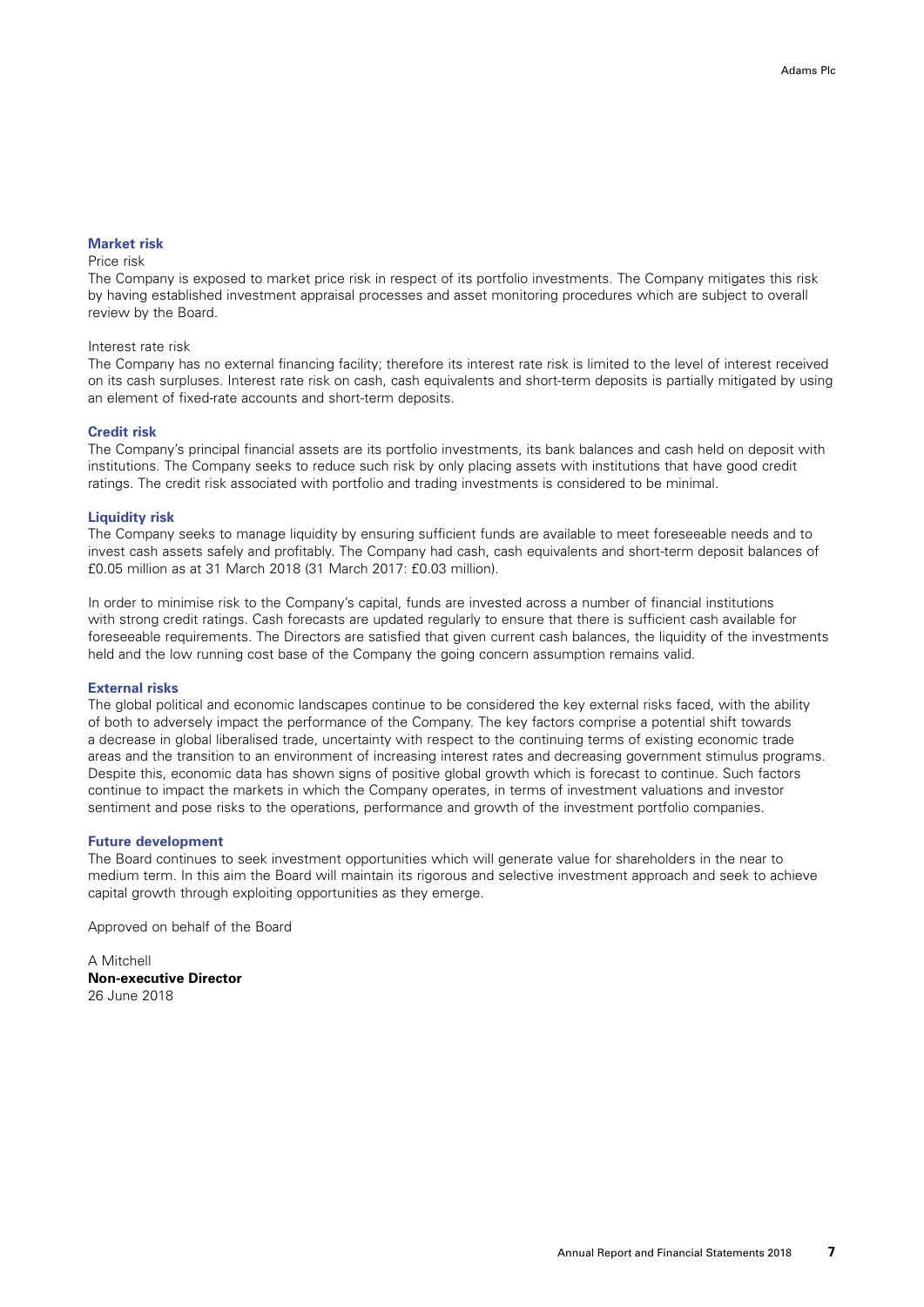# Directors' Report

for the year ended 31 March 2018

The Directors present the report and financial statements of Adams Plc for the year ended 31 March 2018.

# **Principal activities**

Adams Plc is an AIM listed investment company and was incorporated in the Isle of Man as a public company limited by shares under the Laws of the Isle of Man with registered number 004145V.

# **Results and dividends**

The presentational currency of Adams Plc was changed during the year from Euros to Pounds Sterling. This change in the reporting currency of the Company was made to reflect the fact that the Company no longer has Euro based operations, assets or significant transactions denominated in Euros. In accordance with accounting standards, the comparative financial information for the year ended 31 March 2017 as previously reported in Euros, has been restated into Pounds Sterling using the procedures outlined in note 2.13 to the financial statements.

The results for the year are set out on page 16. There were no dividends proposed or paid in the current or prior financial years.

### **Share capital and funding**

Full details of the Company's share capital and movements thereof are given in note 14 of the financial statements.

### **Secretary**

The Secretary of the Company holding office for the year ended 31 March 2018 was Philip Scales.

### **Directors**

The following Directors have held office since 1 April 2017:

M A Bretherton N Woolard A R J Mitchell

# **Profile of the Directors**

# **Michael Bretherton BA, ACA (Chairman)**

Michael was appointed as a non–executive Director in May 2015 and subsequently took on the role of Chairman in September 2015. Michael is Chief Executive Officer of the investment company Sarossa Plc, is a director of ORA Limited, which provides investment capital for early stage technology companies, and is also a director of Cronin Group Plc, a company involved in the digitization of chemical space. In addition, Michael has been a director of six other AIM quoted companies during the last five years, including Nanoco Group Plc, Ceres Power Holdings Plc, Tissue Regenix Group Plc and Oxford Pharmascience Group Plc. He has a degree in Economics from Leeds University and is a member of the Institute of Chartered Accountants in England and Wales. His early career included working as an accountant and manager with PriceWaterhouse in London and the Middle East, followed by finance roles at the Plessey Company Plc, Bridgend Group Plc, Mapeley Limited and Lionhead Studios Limited.

#### **Nicholas Woolard ACIB, MCSI (non–executive Director)**

Nicholas Woolard is a finance industry professional with broad offshore experience focused latterly on compliance, having been a Group Compliance Officer for four years in CSP/TSP, fund administration, fund management and stockbroking businesses before being appointed to various non–executive positions. Currently Mr Woolard is the practice and compliance manager of one of the largest Isle of Man law firms and is also a non–executive Director of a private company.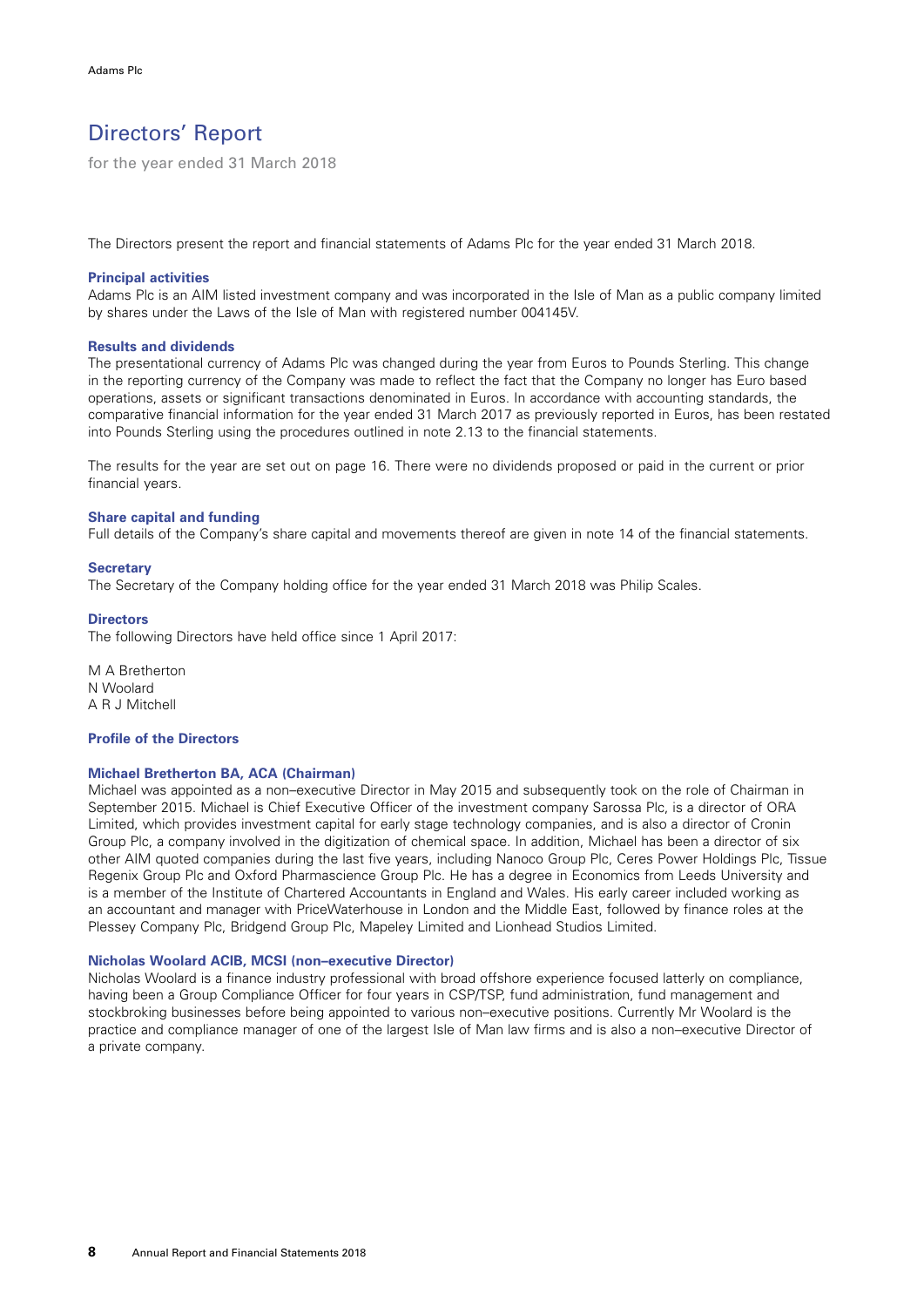# **Andrew Mitchell BM, MD, FRCP, FACC, FESC (non–executive Director)**

Dr Andrew Mitchell is Consultant Cardiologist at Jersey General Hospital and Honorary Consultant at Oxford University Hospitals. Dr Mitchell has published over 160 clinical papers, book chapters and abstracts on areas of clinical cardiology focusing on novel digital health and life science technologies. In addition to his clinical and research work, Dr Mitchell is the founding director of an innovative heart screening company and he also acts as an advisor to digital health start-up companies.

# **Directors' remuneration**

Details of the Directors' fees are shown below.

|                | <b>Year ended</b><br>31 March 2018<br>£'000 |    | <b>Year ended</b><br>31 March 2017<br>£'000 |
|----------------|---------------------------------------------|----|---------------------------------------------|
| M A Bretherton |                                             | 15 | 15                                          |
| N J Woolard    |                                             | 18 | 18                                          |
| A R J Mitchell |                                             | 15 | 15                                          |
|                |                                             | 48 | 48                                          |

# **Directors' interests**

As at 31 March 2018, Mr Bretherton, Mr Woolard and Mr Mitchell did not hold any interest in the Company's shares (2017: nil).

# **Creditor payment policy**

The Company's policy is to pay creditors within the agreed terms which are generally no more than 30 days.

#### **Financial instruments**

The Company has not entered into any financial instruments to hedge against interest rate or exchange rate risk.

### **Auditors**

Our auditors, Jeffreys Henry LLP, being eligible, have expressed their willingness to continue in office in accordance with Section 12(2) of the Isle of Man Companies Act 1982.

### **Corporate governance**

The Company is not required to and does not comply with the UK Corporate Governance Code. However the Directors recognise the importance of sound corporate governance and observe the principles of the QCA Corporate Governance Code 2018, to the extent that they consider them appropriate for the Company's size.

#### **Going concern**

At 31 March 2018, the Company had £0.05m (2017: £0.03m) of cash, cash equivalents and short-term deposits available to it. The Directors have considered their obligation in relation to the assessment of the going concern of the Company and have reviewed the current budget cash forecasts and assumptions as well as the main risk factors facing the Company.

After due enquiry, the Directors consider that the Company has adequate resources to continue in operational existence for the foreseeable future. Accordingly, they continue to adopt the going concern basis in preparing the financial statements.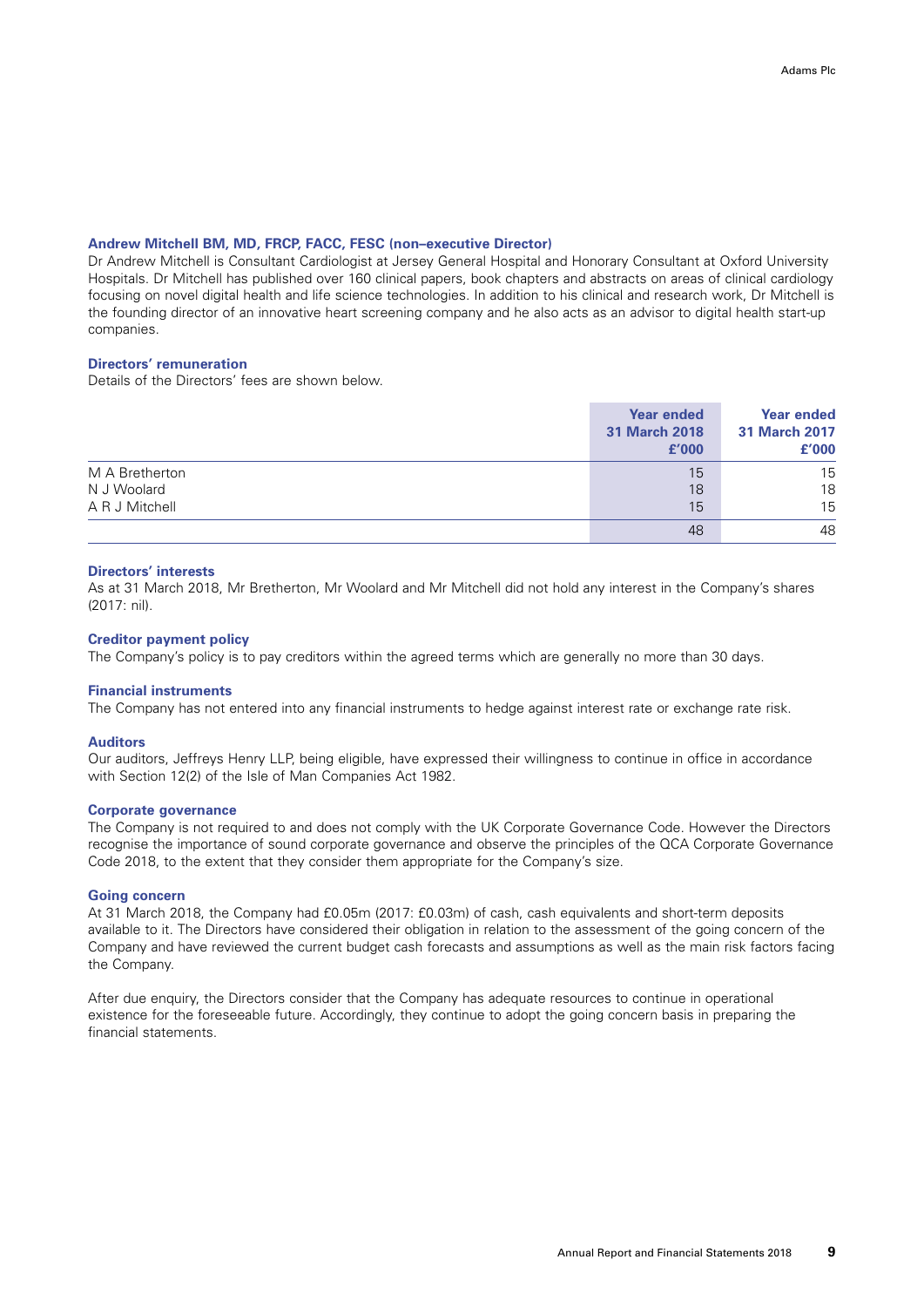# Directors' Report (continued)

for the year ended 31 March 2018

# **Indemnity of officers**

The Company has Directors' and Officers' Insurance to cover against legal action brought against its Directors and officers.

# **Substantial Shareholdings**

Following the open offer made to shareholders in June 2017, by virtue of his shareholding, Richard Griffiths exercises control over the Company. The Directors are aware of the following persons, who had an interest in 3 per cent or more of the issued ordinary share capital of the Company as at 22 June 2018:

| <b>Richard Griffiths</b>       | 77.3 per cent |
|--------------------------------|---------------|
| Lombard Odier Asset Management | 9.9 per cent  |
| David Richardson               | 9.7 per cent  |

# **Annual General Meeting**

There is, enclosed within this document, a Notice convening an Annual General Meeting "AGM" of the Company, to be held at IOMA House, Hope Street, Douglas, Isle of Man, IM1 1AP on 10 August 2018 at 11 a.m. A form of proxy for use at that meeting is also enclosed. The business of the AGM is set out in the Notice, and includes the usual business of the Company and also additional special business covering the following areas:

- The redenomination of the Company's share capital from Euros to Pounds Sterling and at the same time the removal from the Company's authorised share capital all of the unissued Unclassified and Deferred Shares which have never been used and are surplus to requirements. Resolution 4 deals with this proposal and with the amendments to the Articles that will be required to reflect it.
- The cancellation of part of the Company's share premium and applied to eliminate the deficit on foreign currency translation reserve. Resolution 5 deals with this proposal.
- The reclassification of the remainder of the Company's share premium as distributable reserves. Resolution 6 deals with this proposal.
- The authority for the Directors to purchase for the Company its own Ordinary Shares in the open market, subject to certain conditions and limited to a maximum of 14.99 per cent of the issued share capital of the Company. Resolution 9 deals with this proposal.

# **Statement of Directors' responsibilities**

The Directors are responsible for preparing the Directors' Report and the financial statements in accordance with applicable law and regulations.

The Directors have elected to prepare the financial statements in accordance with International Financial Reporting Standards (IFRS) as adopted for use in the European Union. The financial statements are required to give a true and fair view of the state of affairs of the Company and of the profit or loss of the Company for that period. In preparing these financial statements, the Directors are required to:

- select suitable accounting policies and then apply them consistently;
- make judgements and accounting estimates that are reasonable and prudent;
- state whether the Company financial statements have been prepared in accordance with IFRS as adopted by the European Union subject to any material departures disclosed and explained in the Financial Statements;
- prepare the financial statements on the going concern basis unless it is inappropriate to presume that the Company will continue in business.

The Directors are responsible for keeping proper accounting records that are sufficient to show and explain the Company's transactions and disclose with reasonable accuracy at any time the financial position of the Company. They are also responsible for safeguarding the assets of the Company and hence for taking reasonable steps for the prevention and detection of fraud and other irregularities.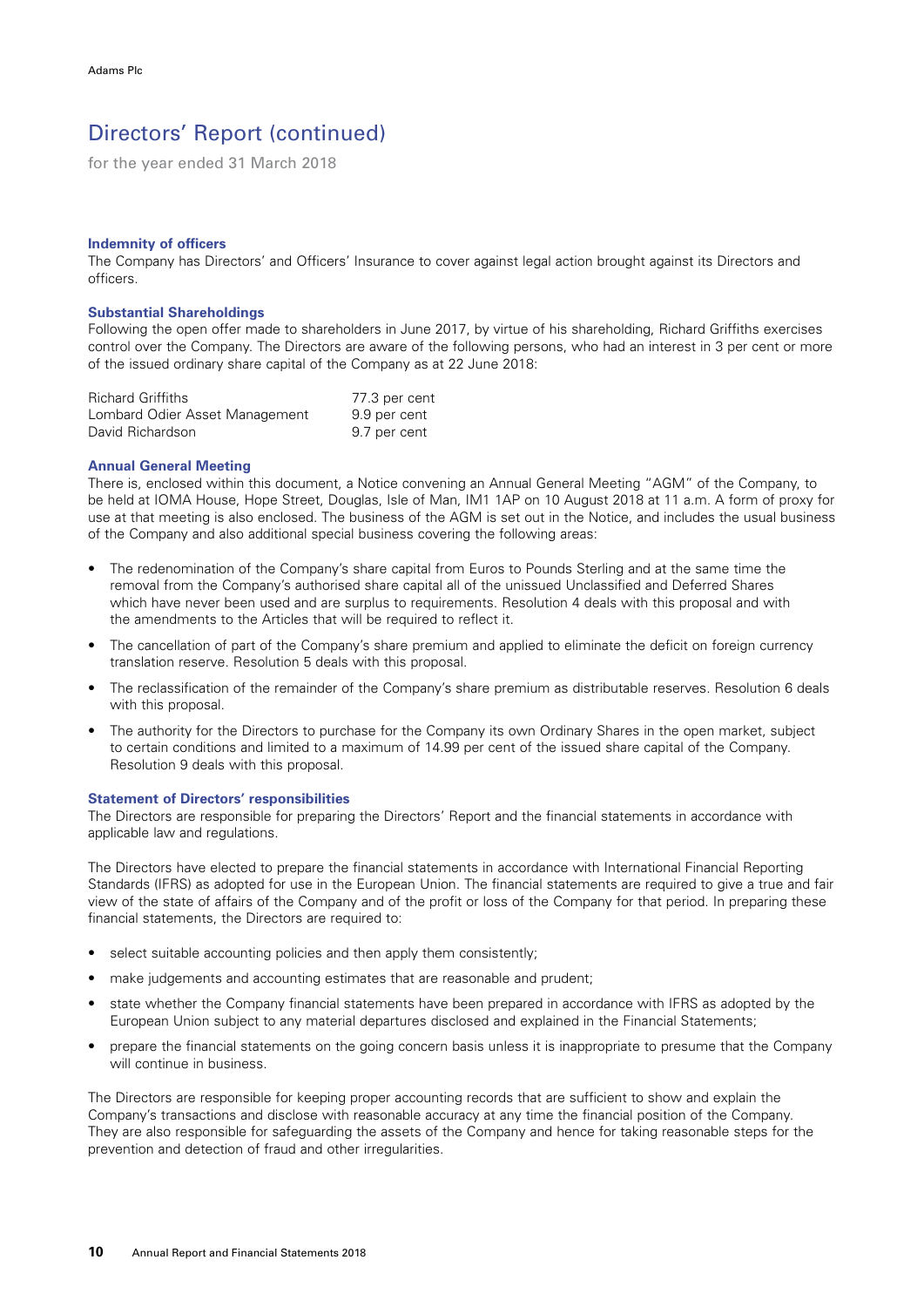The Directors are responsible for the maintenance and integrity of the corporate and financial information included on the Company's website. Legislation governing the preparation and dissemination of financial statements may differ from one jurisdiction to another.

# **Statement of disclosure to auditors**

- So far as the Directors are aware, there is no relevant audit information of which the Company's auditors are unaware; and
- each Director has taken all the steps that he ought to have taken as Director in order to make himself aware of any relevant audit information and to establish that the Company's auditors are aware of that information.

On behalf of the Board:

A Mitchell **Non-executive Director** 26 June 2018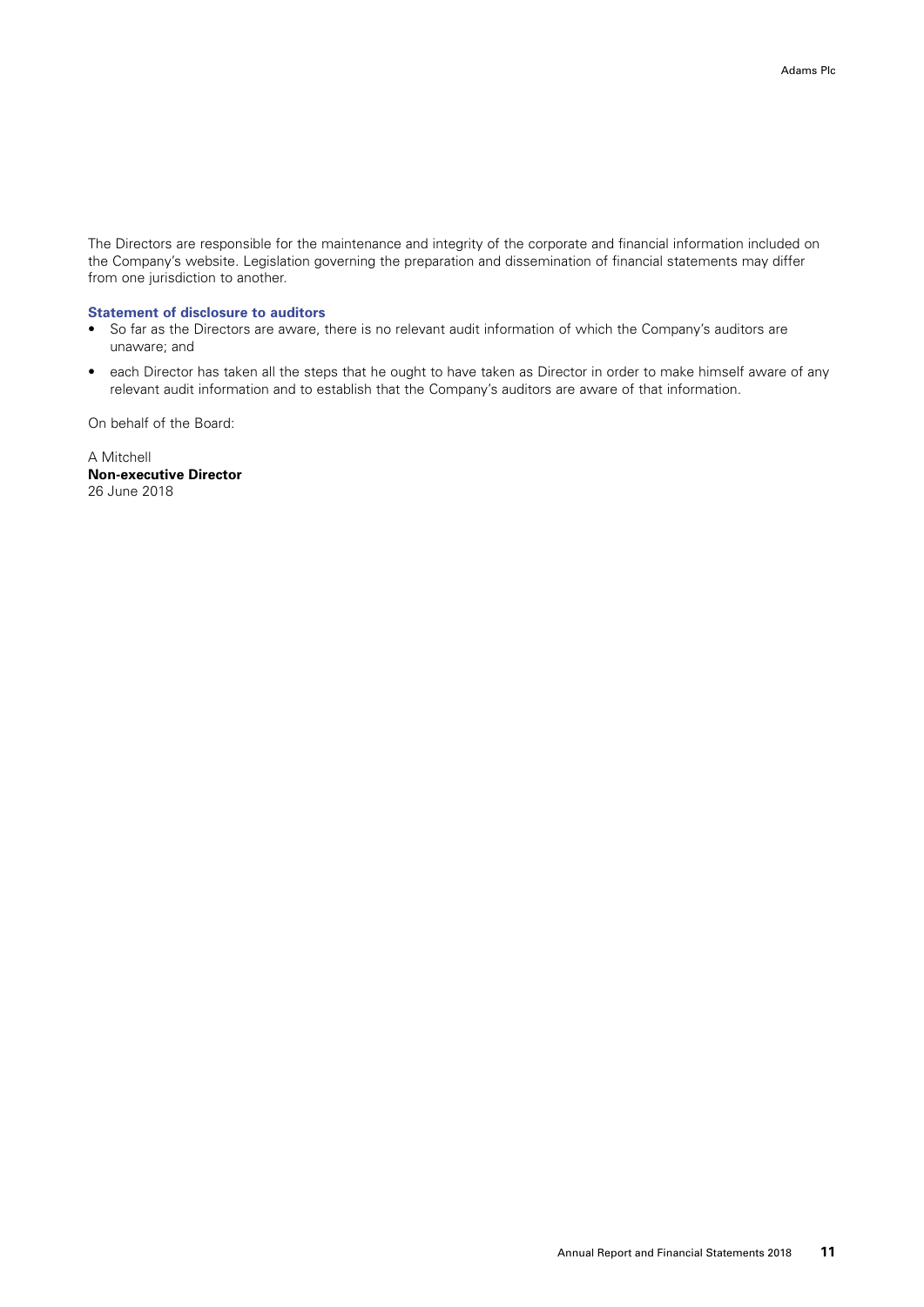# Independent Auditors' Report

to the members of Adams Plc

# **Opinion**

We have audited the financial statements of Adams Plc for the year ended 31 March 2018 which comprise the statement of comprehensive income, statement of financial position, statement of cash flows, statement of changes in equity and notes to the financial statements, including a summary of significant accounting policies.

The financial reporting framework that has been applied in the preparation of the financial statements is applicable law and International Financial Reporting Standards (IFRSs) as adopted by the European Union.

In our opinion:

- the financial statements give a true and fair view of the state of the Company's affairs as at 31 March 2018 and of the profit for the year then ended;
- the financial statements have been properly prepared in accordance with IFRSs as adopted by the European Union; and,
- the financial statements have been prepared in accordance with the requirements of the Companies Act 2006;

# **Basis for opinion**

We conducted our audit in accordance with International Standards on Auditing (UK) (ISAs (UK)) and applicable law. Our responsibilities under those standards are further described in the Auditor's responsibilities for the audit of the financial statements section of our report. We are independent of the Company in accordance with the ethical requirements that are relevant to our audit of the financial statements in the UK, including the FRC's Ethical Standard as applied to listed entities, and we have fulfilled our other ethical responsibilities in accordance with these requirements. We believe that the audit evidence we have obtained is sufficient and appropriate to provide a basis for our opinion.

# **Conclusions relating to going concern**

We have nothing to report in respect of the following matters in relation to which the ISAs (UK) require us to report to you where:

- the Directors' use of the going concern basis of accounting in the preparation of the financial statements is not appropriate; or
- the Directors have not disclosed in the financial statements any identified material uncertainties that may cast significant doubt about the Company's ability to continue to adopt the going concern basis of accounting for a period of at least twelve months from the date when the financial statements are authorised for issue.

# **Key audit matters**

Key audit matters are those matters that, in our professional judgement, were of most significance in our audit of the financial statements of the current period and include the most significant assessed risks of material misstatement (whether or not due to fraud) we identified, including those which had the greatest effect on: the overall audit strategy, the allocation of resources in the audit; and directing the efforts of the engagement team. These matters were addressed in the context of our audit of the financial statements as a whole, and in forming our opinion thereon, and we do not provide a separate opinion on these matters. This is not a complete list of all risks identified by our audit.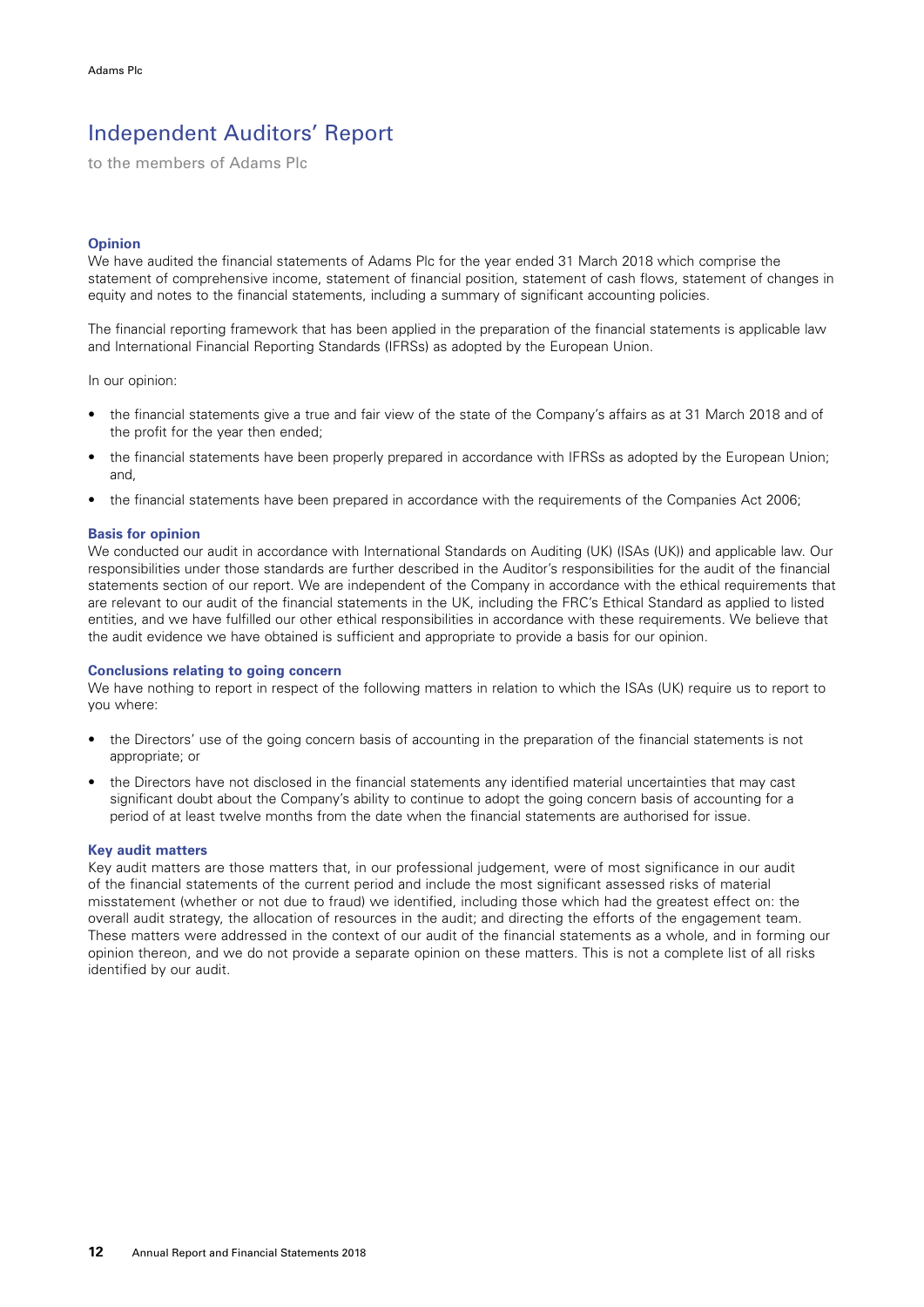| Key audit matter                                                                                                                                                                                                                                                                                                                                  | How our audit addressed the key audit matter                                                                                                                                                                                                                        |
|---------------------------------------------------------------------------------------------------------------------------------------------------------------------------------------------------------------------------------------------------------------------------------------------------------------------------------------------------|---------------------------------------------------------------------------------------------------------------------------------------------------------------------------------------------------------------------------------------------------------------------|
| <b>Carrying value of investments</b>                                                                                                                                                                                                                                                                                                              |                                                                                                                                                                                                                                                                     |
| The Company has total investments of £2,076,000<br>(2017: £935,000) at 31 March 2018. During the year<br>there were net additions of quoted investments of<br>£1,581,000 and disposals of quoted investments of<br>£687,000 and an unrealised gain on the revaluation of<br>investments of £237,000.                                              | Agreed the movement of investments in the period.<br>Agreed the valuation of the quoted investments to the<br>3rd party investment schedule.<br>Agreed the share price of quoted investments to<br>market prices.<br>Reviewed the calculations of the movements and |
|                                                                                                                                                                                                                                                                                                                                                   | disposals.                                                                                                                                                                                                                                                          |
| Going concern assumption                                                                                                                                                                                                                                                                                                                          |                                                                                                                                                                                                                                                                     |
| The Group is dependent upon its ability to generate<br>sufficient cash flows to meet continued operational<br>costs and hence continue trading. This income is<br>derived from dividend and interest income and gains/<br>disposals of investments.                                                                                               | Evaluated the suitability of management's model for<br>the forecast.<br>The forecast includes assumptions related to future<br>cash flows and associated risks.                                                                                                     |
| The going concern assumptions is dependent on future<br>growth of the current business. No future capital raises<br>were being considered to maintain the business.                                                                                                                                                                               | Our audit work has focused on evaluating and<br>challenging the reasonableness of these assumptions<br>and their impact on the forecast period.                                                                                                                     |
| Change in presentation and functional currency                                                                                                                                                                                                                                                                                                    |                                                                                                                                                                                                                                                                     |
| During the year the Company has changed both its<br>presentation and functional currency from Euro to GBP.<br>The change in presentational currency is classified as<br>a change in accounting policy which is accounted for<br>retrospectively. This change requires the translation of<br>various balances at different foreign exchange rates. | Reviewed the workings of the currency translation<br>calculations. Checked that the disclosures in both the<br>accounting policies and notes due to the changes in<br>presentation and functional currency adhere to the<br>IFRS guidance.                          |

# **Our application of materiality**

The scope of our audit was influenced by our application of materiality. We set certain quantitative thresholds for materiality. These, together with qualitative considerations, helped us to determine the scope of our audit and the nature, timing and extent of our audit procedures on the individual financial statement line items and disclosures and in evaluating the effect of misstatements, both individually and in aggregate on the financial statements as a whole.

Based on our professional judgement, we determined a materiality of £24,000 (2017: £20,000) for the financial statements as a whole. We determined it based on the average of 3 per cent on income, 10 per cent of profit before tax and 2 per cent of gross assets. We believe that profit before tax is the primary measure used by the shareholders in assessing the performance of the Company and is a generally accepted auditing benchmark.

We agreed with the Audit Committee that we would report to them misstatements identified during our audit above £1,200 (2017: £1,200) as well as misstatements below those amounts that, in our view, warranted reporting for qualitative reasons.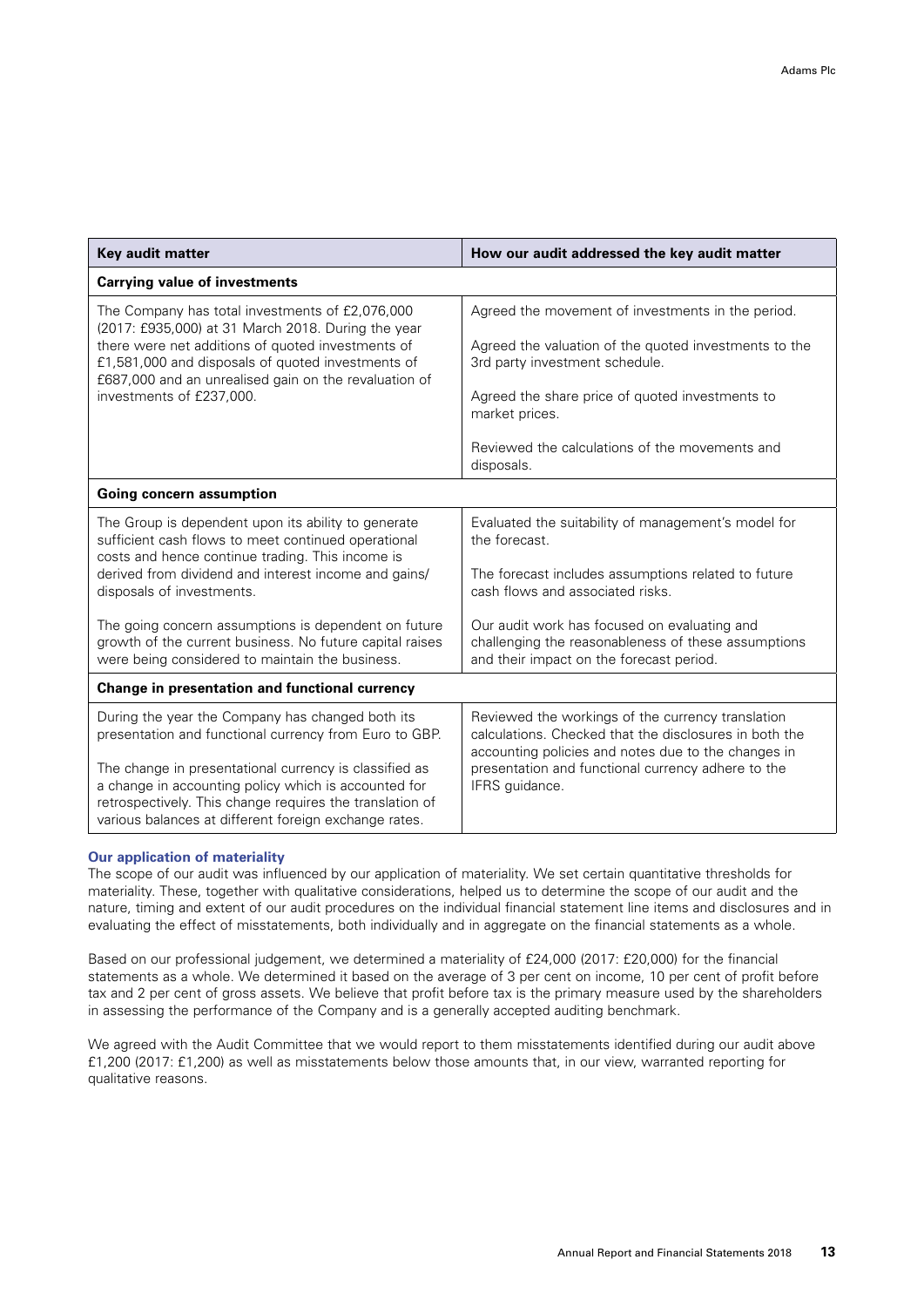# Independent Auditors' Report (continued)

to the members of Adams Plc

# **An overview of the scope of our audit**

As part of designing our audit, we determined materiality and assessed the risks of material misstatement in the financial statements. In particular, we looked at where the Directors made subjective judgements, for example in respect of significant accounting estimates that involved making assumptions and considering future events that are inherently uncertain. As in all of our audits we also addressed the risk of management override of internal controls, including evaluating whether there was evidence of bias by the Directors that represented a risk of material misstatement due to fraud.

# **How we tailored the audit scope**

We tailored the scope of our audit to ensure that we performed enough work to be able to give an opinion on the financial statements as a whole, taking into account the structure of the Company, the accounting processes and controls, and the industry in which they operate.

# **Other information**

The Directors are responsible for the other information. The other information comprises the information included in the annual report, other than the financial statements and our auditor's report thereon. Our opinion on the financial statements does not cover the other information and, except to the extent otherwise explicitly stated in our report, we do not express any form of assurance conclusion thereon.

In connection with our audit of the financial statements, our responsibility is to read the other information and, in doing so, consider whether the other information is materially inconsistent with the financial statements or our knowledge obtained in the audit or otherwise appears to be materially misstated. If we identify such material inconsistencies or apparent material misstatements, we are required to determine whether there is a material misstatement in the financial statements or a material misstatement of the other information. If, based on the work we have performed, we conclude that there is a material misstatement of this other information, we are required to report that fact. We have nothing to report in this regard.

### **Matters on which we are required to report by exception**

In the light of the knowledge and understanding of the Company and its environment obtained in the course of the audit, we have not identified material misstatements in the Strategic Report or the Directors' Report.

We have nothing to report in respect of the following matters in relation to which the Companies Act 2006 requires us to report to you if, in our opinion:

- adequate accounting records have not been kept by the Company, or returns adequate for our audit have not been received from branches not visited by us; or
- the parent company financial statements are not in agreement with the accounting records and returns; or
- certain disclosures of Directors' remuneration specified by law are not made; or
- we have not received all the information and explanations we require for our audit.

#### **Responsibilities of Directors**

As explained more fully in the Directors' Responsibilities Statement set out on page 10, the Directors are responsible for the preparation of the financial statements and for being satisfied that they give a true and fair view, and for such internal control as the Directors determine is necessary to enable the preparation of financial statements that are free from material misstatement, whether due to fraud or error.

In preparing the financial statements, the Directors are responsible for assessing the group's and parent company's ability to continue as a going concern, disclosing, as applicable, matters related to going concern and using the going concern basis of accounting unless the Directors either intend to liquidate the group or the parent company or to cease operations, or have no realistic alternative but to do so.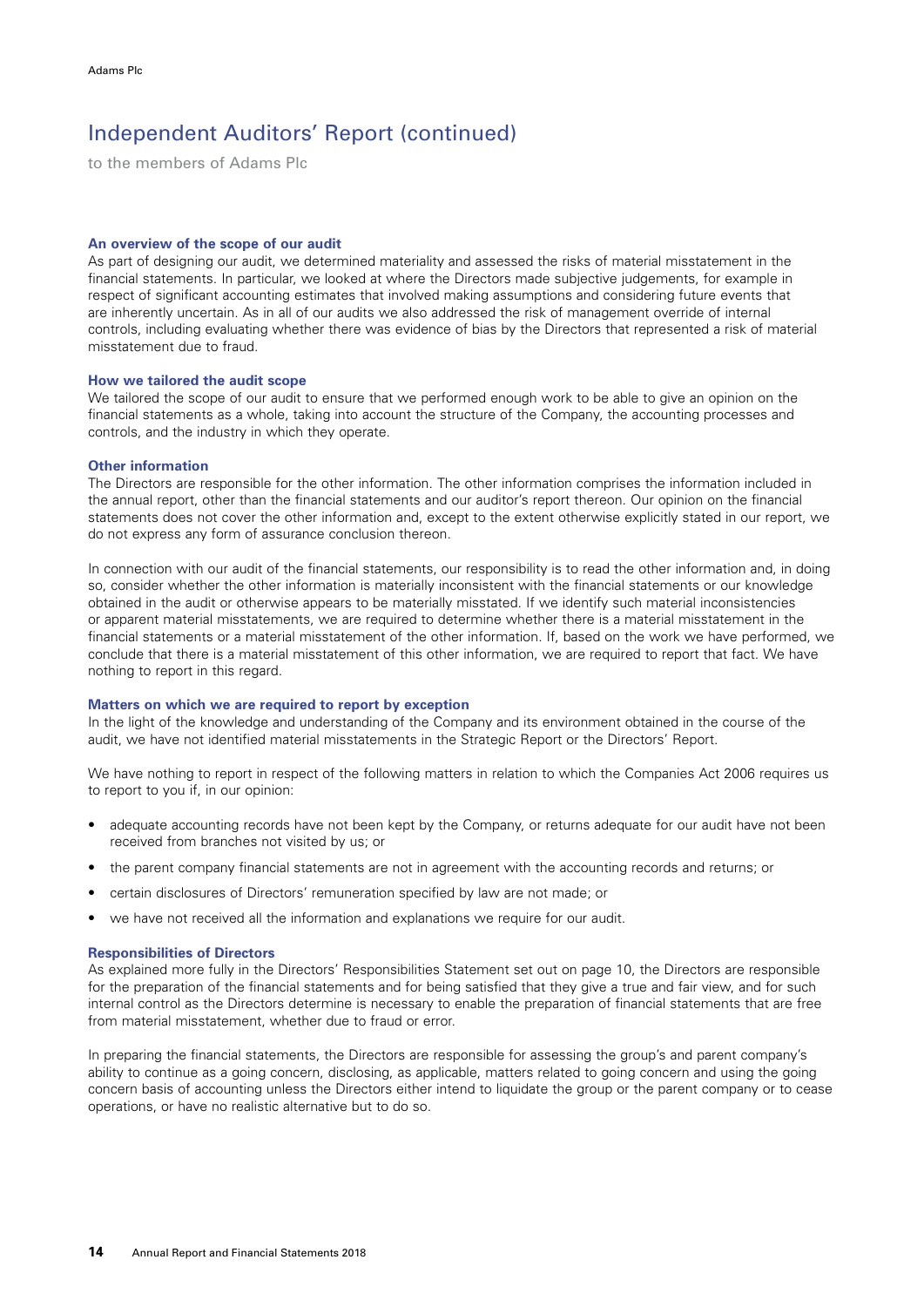# **Auditor's responsibilities for the audit of the financial statements**

Our objectives are to obtain reasonable assurance about whether the financial statements as a whole are free from material misstatement, whether due to fraud or error, and to issue an auditor's report that includes our opinion. Reasonable assurance is a high level of assurance, but is not a guarantee that an audit conducted in accordance with ISAs (UK) will always detect a material misstatement when it exists. Misstatements can arise from fraud or error and are considered material if, individually or in the aggregate, they could reasonably be expected to influence the economic decisions of users taken on the basis of these financial statements.

A further description of our responsibilities for the audit of the financial statements is located on the Financial Reporting Council's website at: www.frc.org.uk/auditorsresponsibilities. This description forms part of our auditor's report.

# **Use of this report**

This report is made solely to the Company's members, as a body. Our audit work has been undertaken so that we might state to the Company's members those matters we are required to state to them in an auditor's report and for no other purpose. To the fullest extent permitted by law, we do not accept or assume responsibility to anyone other than the Company and the Company's members as a body, for our audit work, for this report, or for the opinions we have formed.

# **Other matters which we are required to address**

The non-audit services prohibited by the FRC's Ethical Standard were not provided to the Company and we remain independent of the Company in conducting our audit.

Our audit opinion is consistent with the additional report to the audit committee.

**Sachin Ramaiya (Senior Statutory Auditor) for and on behalf of Jeffreys Henry LLP (Statutory Auditor)** Finsgate 5-7 Cranwood Street London EC1V 9EE

26 June 2018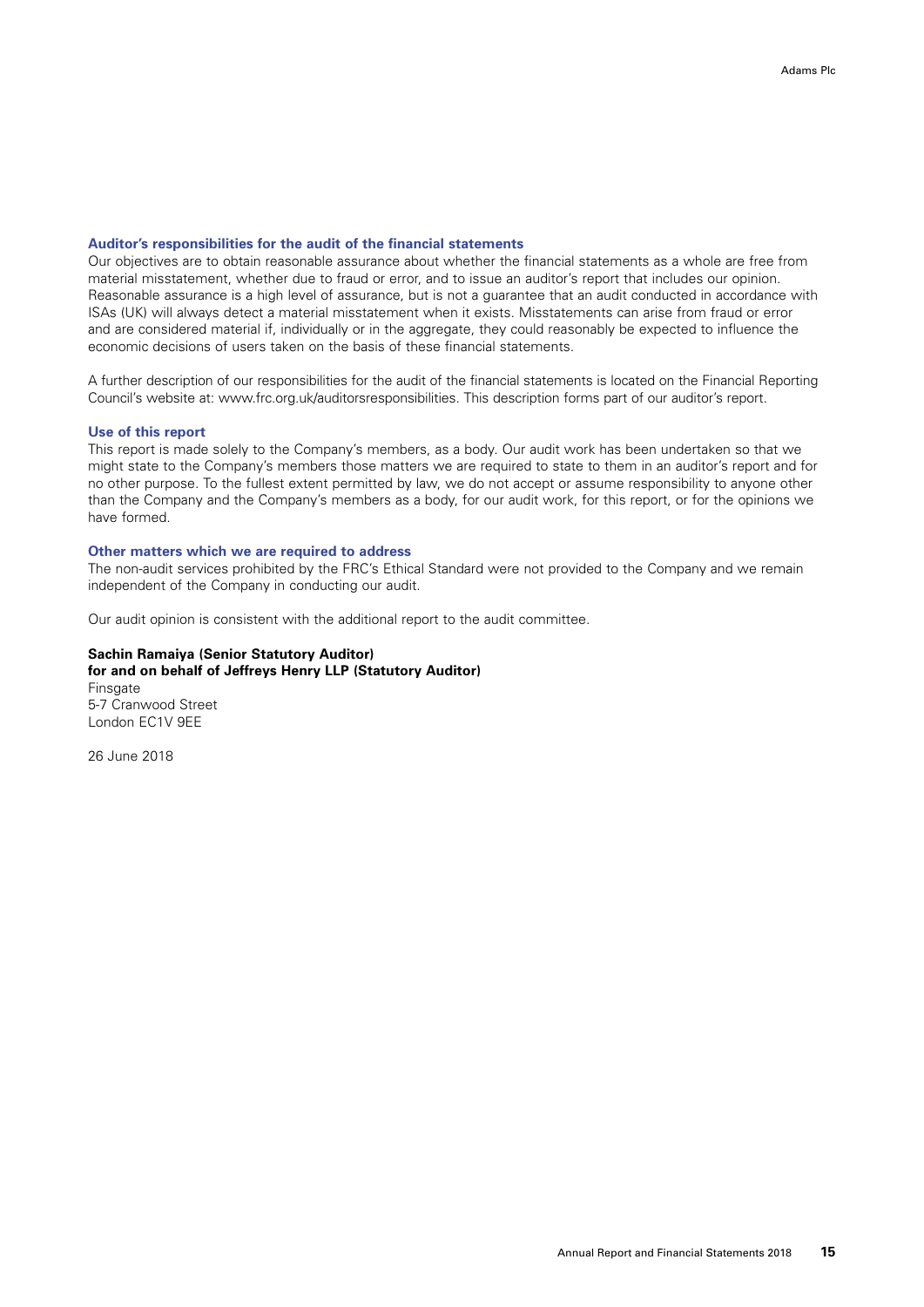# Statement of Comprehensive Income

for the year ended 31 March 2018

# **Statement of Income**

|                                               | <b>Notes</b> | <b>Year ended</b><br><b>31 March 2018</b><br>£'000 | <b>Year ended</b><br><b>31 March 2017</b><br>£'000 |
|-----------------------------------------------|--------------|----------------------------------------------------|----------------------------------------------------|
| Dividend income                               |              | 45                                                 | 15                                                 |
| Gain on investments                           | 5            | 280                                                | 204                                                |
| Investment return<br><b>Expenses</b>          |              | 325                                                | 219                                                |
| Administrative expenses                       | 8            | (155)                                              | (147)                                              |
| <b>Operating profit</b>                       |              | 170                                                | 72                                                 |
| Interest income                               |              | 10                                                 | 5                                                  |
| Profit on ordinary activities before taxation |              | 180                                                | 77                                                 |
| Tax on profit on ordinary activities          | 9            |                                                    |                                                    |
| Profit for the year                           |              | 180                                                | 77                                                 |
| Basic and diluted profit per share            | 10           | 0.25p                                              | 0.18p                                              |

# **Statement of Comprehensive Income**

|                                                              | <b>Notes</b> | <b>Year ended</b><br>31 March 2018<br>£'000 | <b>Year ended</b><br>31 March 2017<br>£'000 |
|--------------------------------------------------------------|--------------|---------------------------------------------|---------------------------------------------|
| <b>Profit for the year</b>                                   |              | 180                                         | 77                                          |
| Other comprehensive expense                                  |              |                                             |                                             |
| Exchange differences arising on change in reporting currency | 15           | –                                           | (2)                                         |
| Total comprehensive gain for the year                        |              | 180                                         | 75                                          |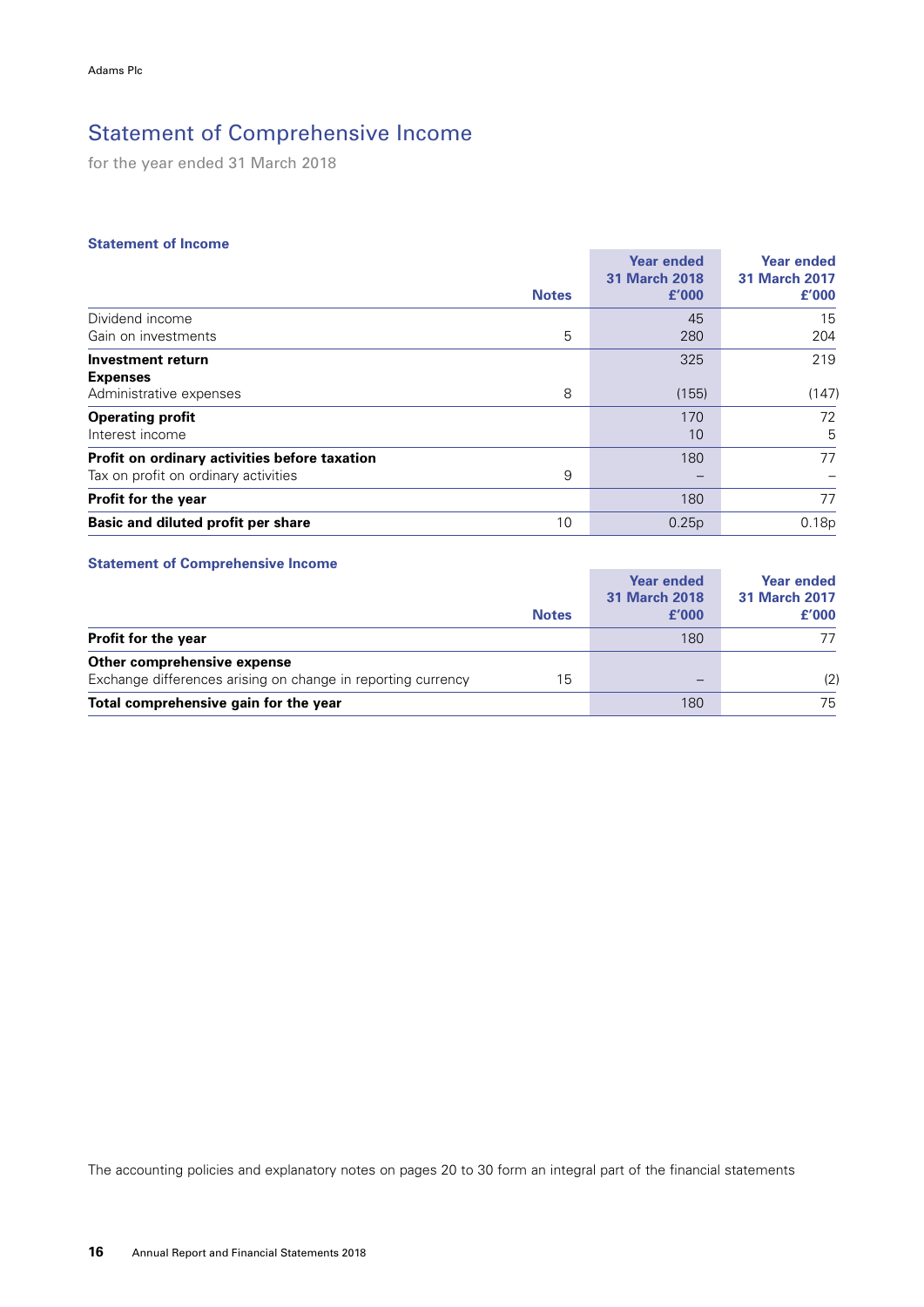# Statement of Financial Position

as at 31 March 2018

| <b>Notes</b>                                     | <b>31 March 2018</b><br>£'000 | <b>31 March 2017</b><br>£'000 | 31 March 2016<br>£'000 |
|--------------------------------------------------|-------------------------------|-------------------------------|------------------------|
| <b>Assets</b>                                    |                               |                               |                        |
| <b>Non-current assets</b>                        |                               |                               |                        |
| 11<br>Investments                                | 2,076                         | 935                           | 690                    |
| <b>Current assets</b>                            |                               |                               |                        |
| 12<br>Prepayments                                | 2                             | 2                             | 2                      |
| Cash and cash equivalents                        | 52                            | 35                            | 204                    |
| Current assets                                   | 54                            | 37                            | 206                    |
| <b>Total assets</b>                              | 2,130                         | 972                           | 896                    |
| <b>Liabilities</b><br><b>Current liabilities</b> |                               |                               |                        |
| 13<br>Trade and other payables                   | (21)                          | (26)                          | (25)                   |
| <b>Total liabilities</b>                         | (21)                          | (26)                          | (25)                   |
| <b>Net current assets</b>                        | 33                            | 11                            | 181                    |
| <b>Net assets</b>                                | 2,109                         | 946                           | 871                    |
| <b>Equity</b>                                    |                               |                               |                        |
| Called up share capital<br>14                    | 1,001                         | 636                           | 636                    |
| Share premium<br>14                              | 1,401                         | 783                           | 783                    |
| Foreign currency translation reserve<br>15       | (244)                         | (244)                         | (242)                  |
| Accumulated losses                               | (49)                          | (229)                         | (306)                  |
| <b>Total shareholder equity</b>                  | 2,109                         | 946                           | 871                    |

The financial statements were approved and authorised for issue by the Board on 26 June 2018 and signed on its behalf by:

Michael Bretherton Chairman

Company number – 004145V (Isle of Man)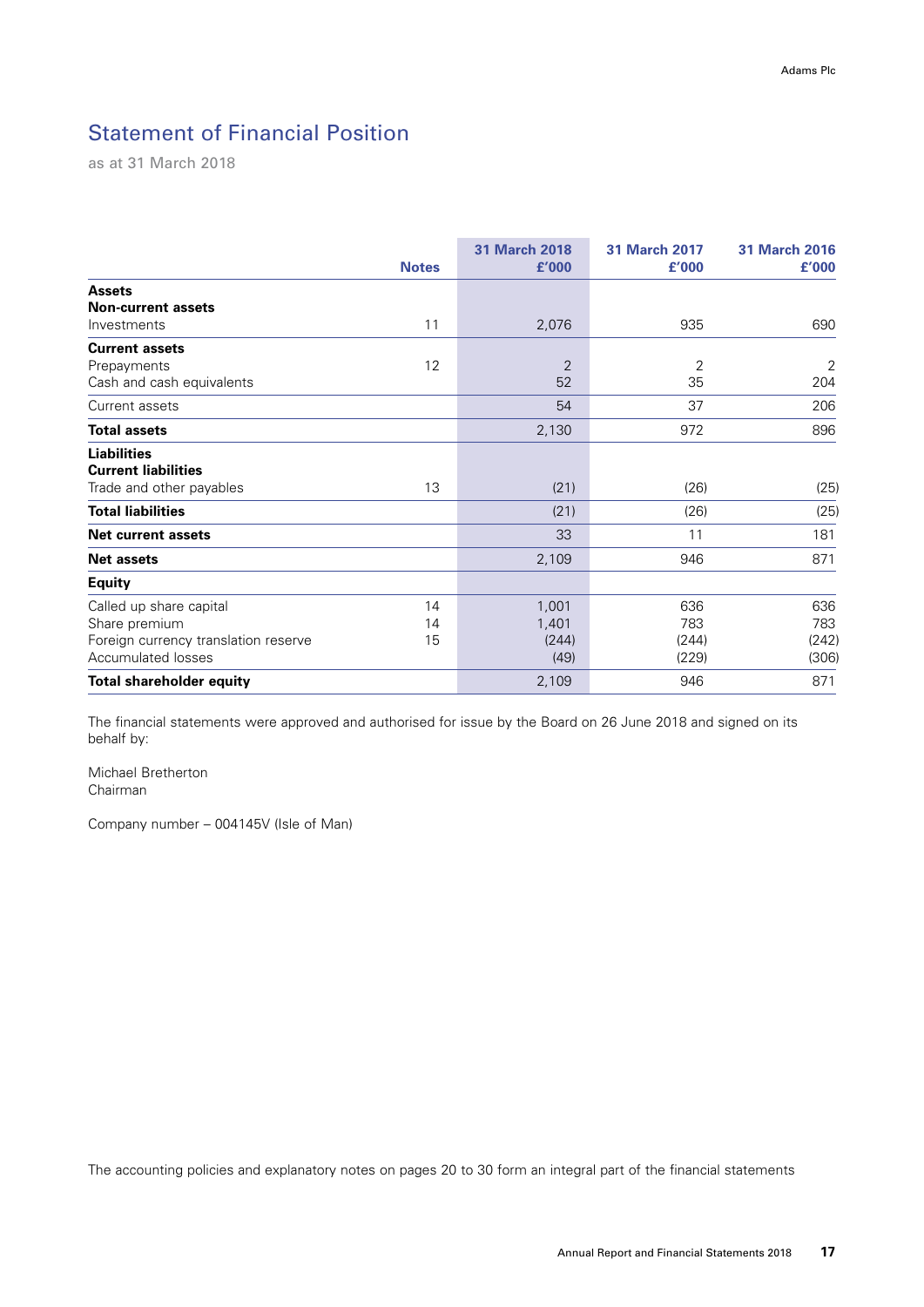# Statement of Changes in Equity

for the year ended 31 March 2018

|                                                                         | <b>Notes</b> | <b>Share</b><br><b>Capital</b><br>£'000 | <b>Share</b><br><b>Premium</b><br>£'000 | <b>Foreign</b><br>currency<br>translation<br><b>reserve</b><br>£'000 | <b>Accumulated</b><br><b>Losses</b><br>£'000 | <b>Total</b><br>£'000 |
|-------------------------------------------------------------------------|--------------|-----------------------------------------|-----------------------------------------|----------------------------------------------------------------------|----------------------------------------------|-----------------------|
| At 1 April 2016<br><b>Changes in equity</b>                             |              | 636                                     | 783                                     | (242)                                                                | (306)                                        | 871                   |
| Total comprehensive gain                                                |              |                                         |                                         | (2)                                                                  | 77                                           | 75                    |
| At 31 March 2017                                                        |              | 636                                     | 783                                     | (244)                                                                | (229)                                        | 946                   |
| <b>Changes in equity</b><br>Issue of shares<br>Total comprehensive gain | 14           | 365<br>–                                | 618                                     |                                                                      | 180                                          | 983<br>180            |
| <b>At 31 March 2018</b>                                                 |              | 1.001                                   | 1,401                                   | (244)                                                                | (49)                                         | 2,109                 |

Share capital is the amount subscribed for shares at nominal value.

Share premium represents the excess of the amount subscribed for share capital over the nominal value of the shares, net of share issue expenses.

The foreign currency translation reserve arose on the restatement of comparative prior year figures from Euros to Pounds Sterling.

Accumulated losses represent the cumulative losses of the Company attributable to equity shareholders.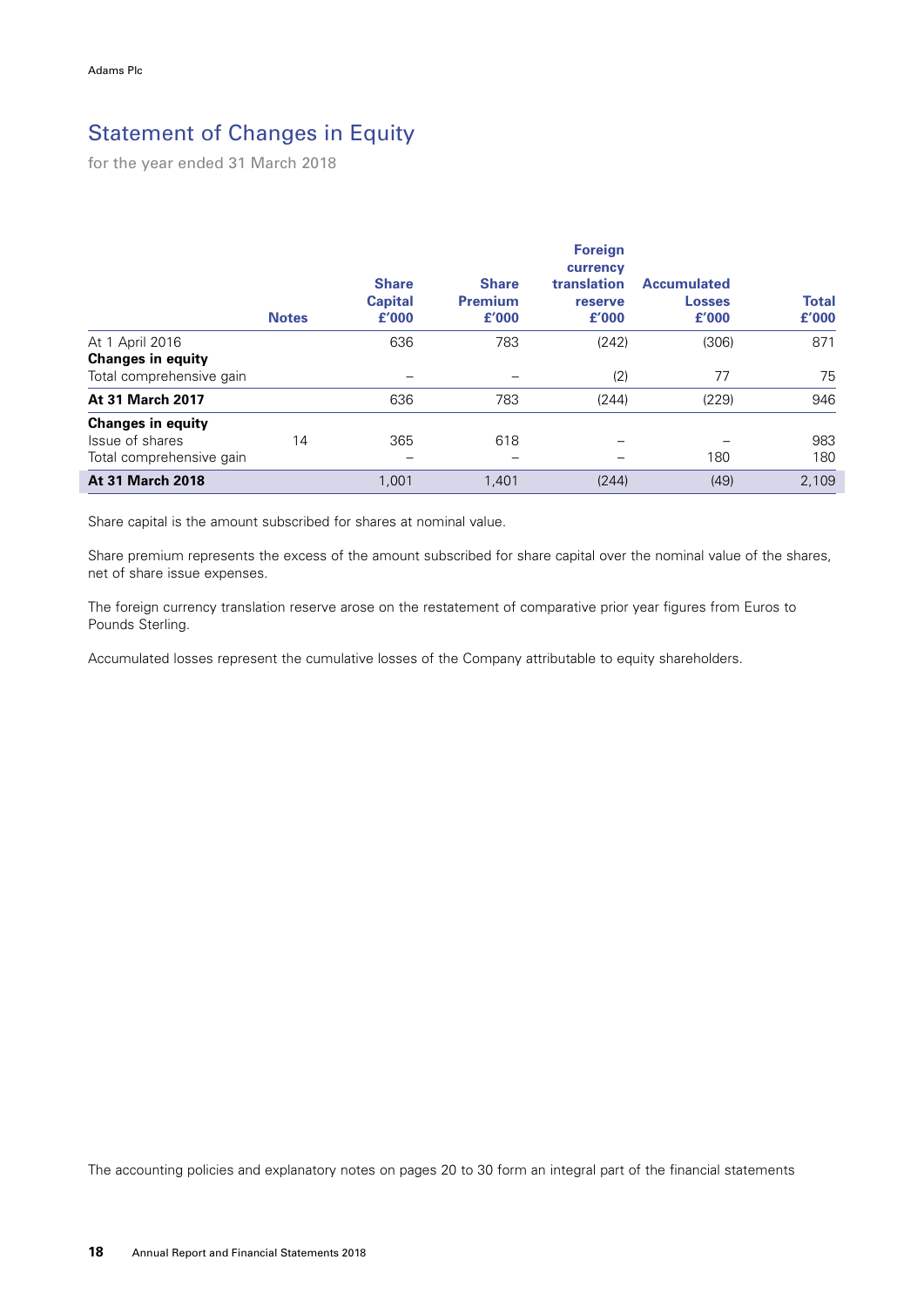# Statement of Cash Flows

for the year ended 31 March 2018

|                                                         | <b>Notes</b> | <b>Year ended</b><br>31 March 2018<br>£'000 | <b>Year ended</b><br><b>31 March 2017</b><br>£'000 |
|---------------------------------------------------------|--------------|---------------------------------------------|----------------------------------------------------|
| <b>Profit for the year</b>                              |              | 180                                         | 77                                                 |
| Unrealised gain on revaluation of portfolio investments | 5            | (237)                                       | (188)                                              |
| Realised gain on disposal of portfolio investments      | 5            | (43)                                        | (16)                                               |
| Decrease in prepaid expenses                            |              |                                             |                                                    |
| Decrease in trade and other payables                    |              | (5)                                         | (2)                                                |
| Net cash outflow from operating activities              |              | (105)                                       | (128)                                              |
| Cash flows from investing activities                    |              |                                             |                                                    |
| Purchase of portfolio investments                       | 11           | (1,591)                                     | (191)                                              |
| Proceeds from sales of investments                      |              | 730                                         | 150                                                |
| Net cash used in investing activities                   |              | (861)                                       | (41)                                               |
| <b>Cash flows from financing activities</b>             |              |                                             |                                                    |
| Issue of Ordinary Share capital                         | 14           | 983                                         |                                                    |
| Net cash generated from financing activities            |              | 983                                         |                                                    |
| Net increase/(decrease) in cash and cash equivalents    |              | 17                                          | (169)                                              |
| Cash and cash equivalents at beginning of year          |              | 35                                          | 204                                                |
| Cash and cash equivalents at end of year                | 11           | 52                                          | 35                                                 |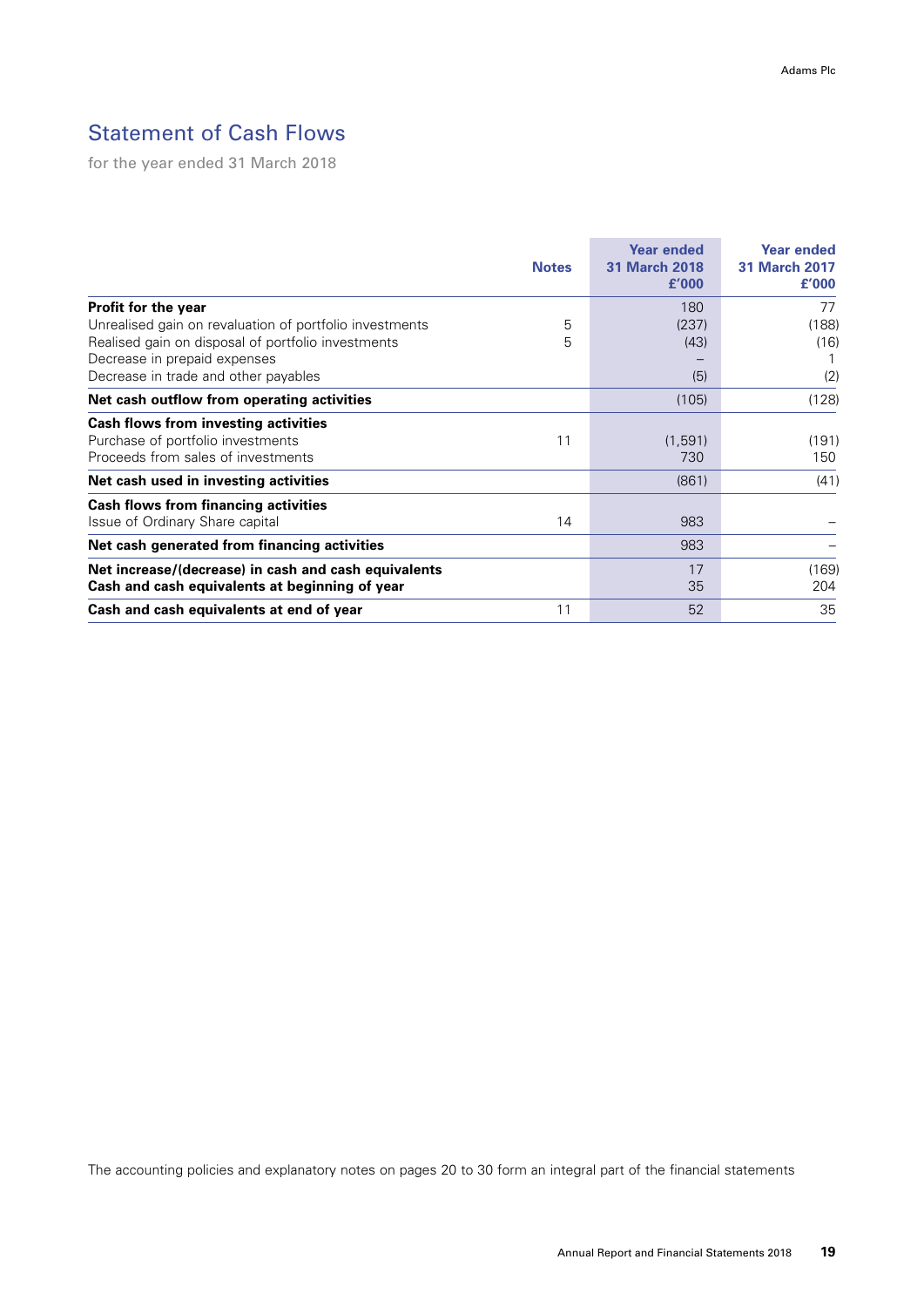# Notes to the Financial Statements

for the year ended 31 March 2018

# **1 General information**

Adams Plc is a company incorporated and domiciled in the Isle of Man. The address of the registered office is disclosed on the Company Information page at the front of this annual report. The principal activities of the Company are described in the Directors' Report and Strategic Report.

# **2 Summary of significant accounting policies**

The principal accounting policies applied in the preparation of these financial statements are set out below.

# **2.1 Basis of preparation**

The financial statements have been prepared in accordance with International Financial Reporting Standards (IFRS). IFRS comprises of standards issued by the International Accounting Standards Board (IASB) and the interpretations issued by the International Financial Reporting Interpretations Committee (IFRIC) as adopted by the European Union (EU). The financial statements have been prepared on a going concern basis.

### **Preparation of financial statements**

The preparation of financial statements in conformity with IFRS requires the use of certain critical accounting estimates. It also requires management to exercise its judgement in the process of applying the Company's accounting policies. The areas involving a higher degree of judgement or complexity, or areas where assumptions and estimates are significant to the financial statements are disclosed in Note 4.

# **Changes in accounting policies and disclosures**

The accounting policies adopted are consistent with those of the previous financial year except for a change in the reporting currency of the Company to GBP, as described in Note 2.13. The change in reporting currency is a change in accounting policy and has been accounted for retrospectively in line with IAS 8. New standards and amendments to IFRS effective as for the financial reporting period have been reviewed by the Company and there has been no material impact on the financial statements as a result of these standards and amendments. The Company has not early adopted any amendment, standard or interpretation that has been issued but is not yet effective.

#### **Standards issued but not yet effective**

There were a number of standards and interpretations which were in issue at 31 March 2018 but were not effective at 31 March 2018 and have not been adopted for these Financial Statements. The Directors have assessed the full impact of these accounting changes on the Company. To the extent that they may be applicable, the Directors have concluded that none of these pronouncements will cause material adjustments to the Company's Financial Statements. They may result in consequential changes to the accounting policies and other note disclosures. The new standards will not be early adopted by the Company and will be incorporated in the preparation of the Company Financial Statements from the effective dates noted below.

The new standards include:

| IFRS 2                | Share-based Payment <sup>1</sup>                                                   |
|-----------------------|------------------------------------------------------------------------------------|
| IFRS 4                | Insurance Contracts <sup>1</sup>                                                   |
| IFRS 9                | Financial Instruments <sup>1,2</sup>                                               |
| IFRS 15               | Revenue from Contracts with Customers <sup>2</sup>                                 |
| IFRS 16               | Leases <sup>2</sup>                                                                |
| IFRS 17               | Insurance Contracts <sup>3</sup>                                                   |
| <b>IAS 19</b>         | Employee Benefits (amendment) <sup>2</sup>                                         |
| <b>IAS 28</b>         | Investment in associates and joint ventures (amendment) <sup>1,2</sup>             |
| IAS 40                | Transfer of Investment Property (amendment) <sup>1</sup>                           |
| IFRIC <sub>22</sub>   | Foreign Currency transactions and Advance Consideration <sup>1</sup>               |
| IFRIC 23              | Uncertainty over Income Tax Treatments <sup>2</sup>                                |
| Improvements to IFRSs | Annual Improvements 2014-2016 Cycle <sup>1</sup> : Amendments to IFRS 1 and IAS 28 |
| Improvements to IFRSs | Annual Improvements 2015-2017 Cycle <sup>2</sup> : Amendments to 4 IFRSs           |
|                       |                                                                                    |

1 Effective for annual periods beginning on or after 1 January 2018

2 Effective for annual periods beginning on or after 1 January 2019 3 Effective for annual periods beginning on or after 1 January 2021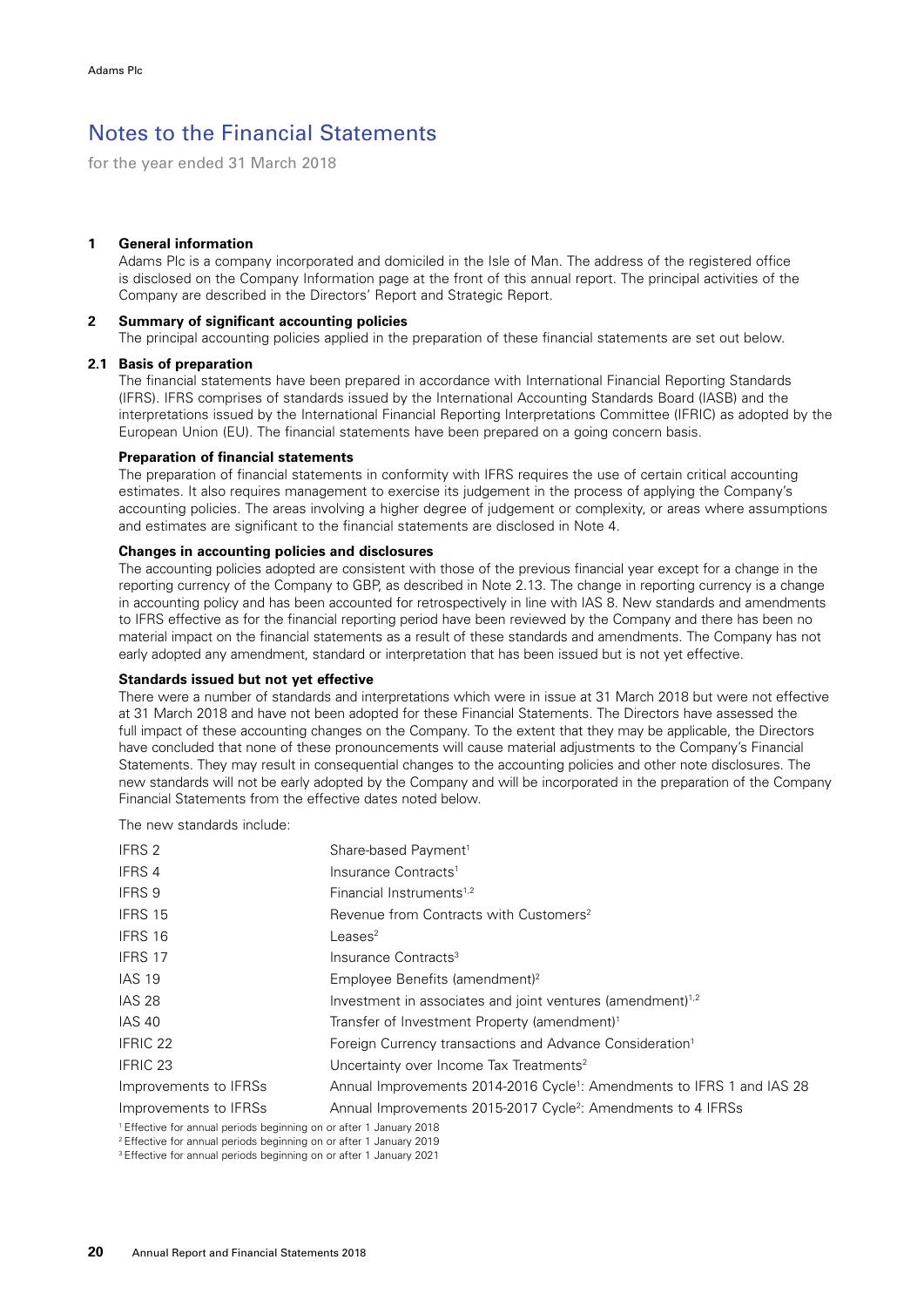# **2.2 Expenditure**

Expenditure is recognised in respect of goods and services received when supplied in accordance with contractual terms. Provision is made when an obligation exists for a future liability in respect of a past event and where the amount of the obligation can be reliably estimated.

#### **2.3 Exceptional items**

Exceptional items are material items which derive from transactions or events and are disclosed separately when such presentation is relevant to the Company's financial position and performance.

# **2.4 Income**

Income is measured at the fair value of the consideration received or receivable in the normal course of business, net of discounts, VAT and other sales related taxes. The Company recognises income when the amount of income can be reliably measured and when it is probable that the future economic benefits will flow into the Company.

#### (i) Investment return

Investment return represents the sum of realised gains and losses on the disposal of investment portfolio assets and the unrealised gains and losses on the revaluation of these, together with and any related investment income received and receivable.

Realised gains and losses on the disposal of investments is the difference between the fair value of the consideration received less any directly attributable costs on the sale and the fair value of the investments at the start of the accounting period or acquisition date if later.

Unrealised gains and losses on the revaluation of investments is the movement in carrying value of investments between the start of the accounting period or acquisition date if later and the end of the accounting period.

Dividends from investments are recognised when the shareholders' rights to receive payment have been established.

(ii) Interest income

Interest income is recognised as interest accrues using the effective interest rate method.

(iii) Other income

All other income is recognised as other income in the period to which it relates.

### **2.5 Investments**

Investment assets that are held by the Company are classified as investment portfolio assets and are stated at the Directors' estimate of their fair value determined in accordance with International Private Equity and Venture Capital Valuation Guidelines ("IPEVCVG") on the basis set out below. Investment assets are designated at fair value through profit or loss on initial recognition and any gains or losses arising from subsequent changes in fair value are presented in profit or loss as they arise. A fair value method of valuation for portfolio investments is considered the most appropriate for assessing their performance.

- (i) Quoted investments for which an active market exists are valued at closing bid-market price at the reporting date.
- (ii) Unquoted investments are measured at fair value by the Directors as follows:
	- Investments in companies that are still in a development phase continue to be valued based on cost unless there have been more recent benchmark subscriptions and investments which give a guide to fair value ("Price of Recent Investment") or where there are factors that indicate a change in fair value has occurred.
	- Once the business becomes established, investments are valued based on an estimate of the fair value for the investee company derived using methodologies which include applying an average sector earnings multiple to operating profits, valuation by reference to net asset base and discounted cash flows.

None of the Company's investments have met the criteria for consolidation on the basis of either a subsidiary, associate or joint venture and therefore have not been consolidated. The Board has concluded that the Company continues to meet the definition of an investment entity and to account for its investments as such.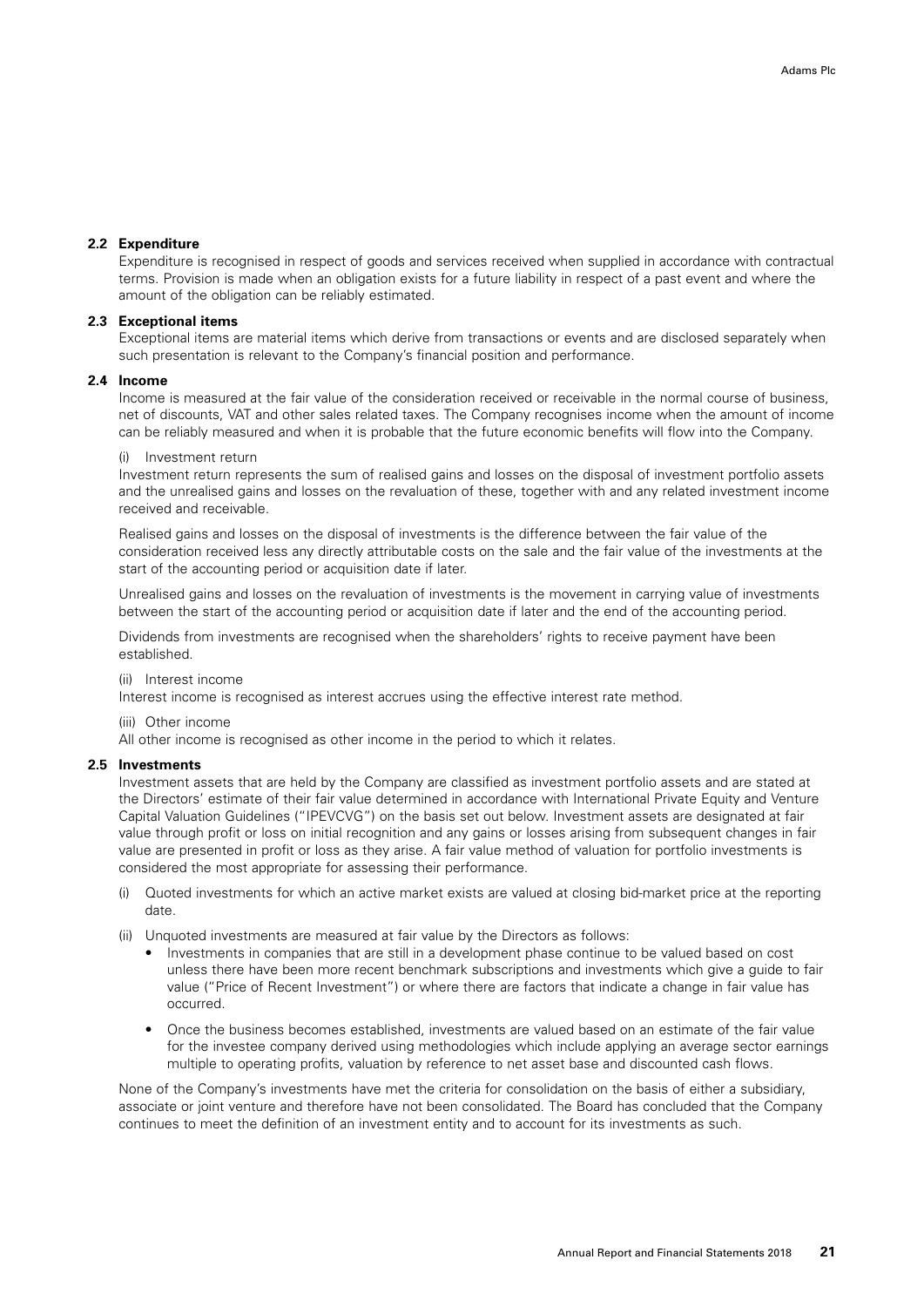# Notes to the Financial Statements (continued)

for the year ended 31 March 2018

# **2.6 Deferred taxation**

Taxation for the year comprises current and deferred tax. Tax is recognised in the income statement except to the extent that it relates to items recognised in other comprehensive income or directly in equity.

Current income tax is calculated on the basis of the tax rates and laws enacted or substantively enacted at the statement of financial position date in the countries where the Company's subsidiaries and associates operate and generate taxable income. Management periodically evaluates positions taken in tax returns in regard to situations in which applicable tax regulations are subject to interpretation. It establishes provisions where appropriate on the basis of amounts expected to be paid to the tax authorities.

Deferred income tax is provided in full, using the liability method, on temporary differences arising between the tax bases of assets and liabilities and their carrying amounts in the consolidated financial statements in accordance with IAS 12 – 'Income Taxes'. Deferred tax liabilities are generally recognised for all taxable temporary differences, and deferred tax assets are generally recognised for all deductible temporary differences to the extent that it is probable that taxable profits will be available against which those deductible temporary differences can be utilised. Such assets and liabilities are not recognised if the temporary difference arises from goodwill or from the initial recognition (other than in a business combination) of other assets and liabilities in a transaction that affects neither the taxable nor the accounting profit or loss. Deferred tax assets and liabilities are calculated using tax rates and laws that have been substantively enacted at the reporting date.

Deferred tax assets and liabilities are offset when there is a legally enforceable right to set off current tax assets against current tax liabilities and when they relate to income taxes levied by the same taxation authority and the Company intends to settle its current tax assets and liabilities on a net basis.

# **2.7 Trade and other receivables**

Trade receivables are recognised initially at fair value and subsequently measured at amortised cost using the effective interest method, less provision for impairment. A provision for impairment of trade receivables is established when there is objective evidence that the Company will not be able to collect all amounts due according to the original terms of the receivables. Significant financial difficulties of the debtor, probability that the debtor will enter bankruptcy or financial reorganisation, and default or delinquency in payments (more than 30 days overdue) are considered indicators that the trade receivable is impaired. The amount of the provision is the difference between the asset's carrying amount and the present value of estimated future cash flows, discounted at the original effective interest rate. The carrying amount of the asset is reduced through the use of an allowance account, and the amount of the loss is recognised in the income statement within 'selling and marketing costs'. When a trade receivable is uncollectible, it is written off against the allowance account for trade receivables. Subsequent recoveries of amounts previously written off are credited against 'selling and marketing costs' in the income statement.

# **2.8 Trade and other payables**

Trade and other payables are recognised initially at fair value and subsequently stated at amortised cost.

# **2.9 Share capital**

Ordinary shares are classified as equity. Incremental costs directly attributable to the issue of new shares or options are shown in equity as a deduction, net of tax, from proceeds.

# **2.10 Cash and cash equivalents**

Cash and cash equivalents include cash in hand, deposits held on call with banks, other short-term highly liquid investments with original maturities of three months or less, and bank overdrafts. Bank overdrafts are shown within borrowings in current liabilities on the statement of financial position.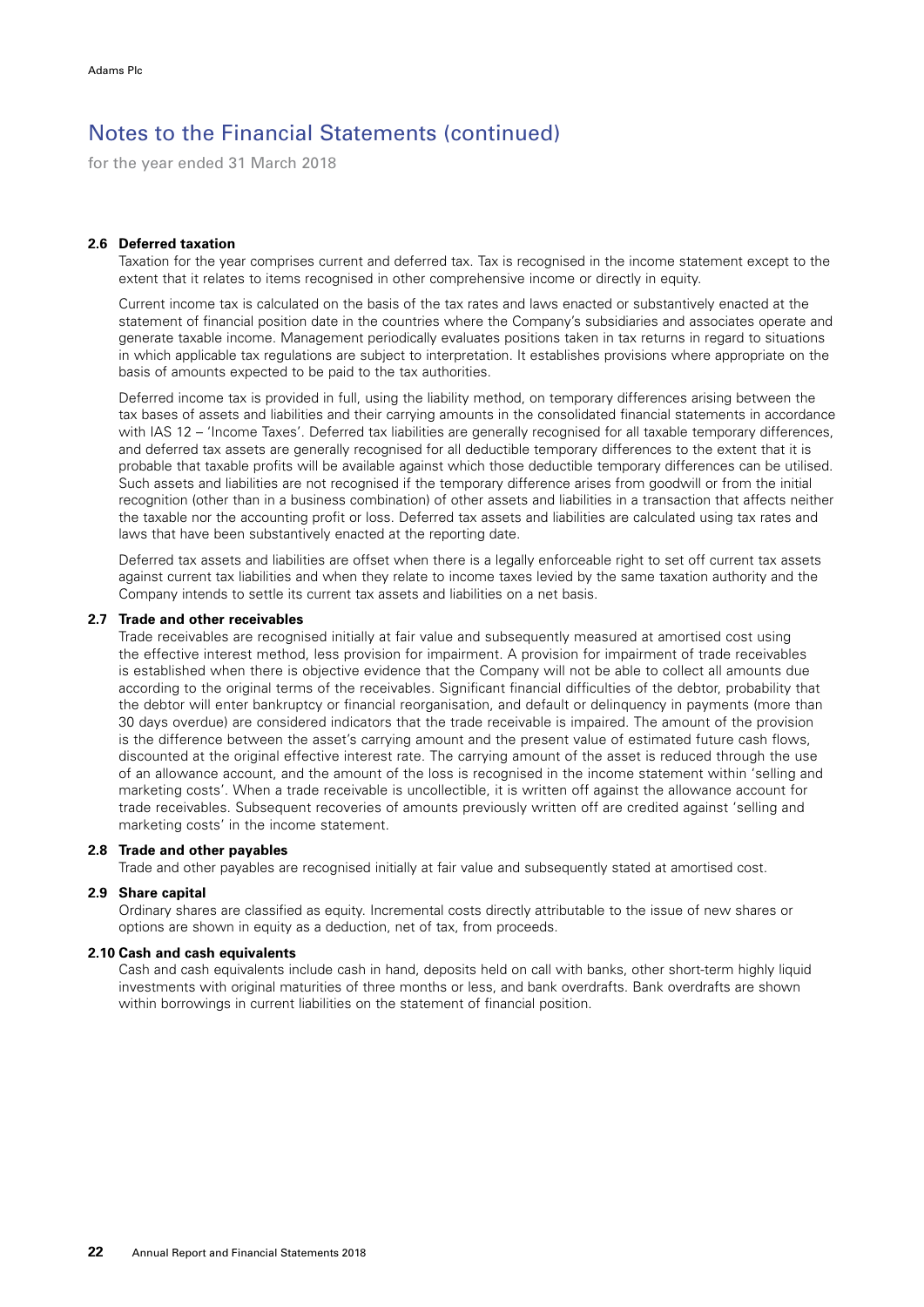# **2.11 Provisions**

Provisions are recognised when the Company has a present legal or constructive obligation as a result of past events and it is probable that an outflow or resources will be required to settle that obligation. Provisions are measured at the Directors' best estimate of the expenditure required to settle the obligation at the statement of financial position date, and are discounted to present value where the effect is material.

#### **2.12 Segmental reporting**

An operating segment is a component of an entity that engages in business activities from which it may earn revenues and incur expenses, whose operating results are regularly reviewed by the entity's chief operating decision maker to make decisions about resources to be allocated to the segment and assess its performance, and for which discrete financial information is available.

# **2.13 Functional and presentational currency**

The presentational currency of the Company was changed during the year from EUR ( $\varepsilon$ ) to GBP ( $\varepsilon$ ). This change in the reporting currency of the Company was made to reflect the fact that the Company no longer has Euro based operations, assets or significant transactions denominated in Euros.

The functional currency of the Company continues to be that of the primary economic environment in which the Company operates which is 'Pounds Sterling' (£). This is the currency in which expenses are incurred, salaries are paid, income is received, and equity funds are raised.

Given the functional currency of the Company continues to be GBP no translation of the current financial year trading results to 31 March 2018 or the balance sheet figures at that date was required and these figures have simply been presented in GBP.

A change in presentational currency is classified as a change in accounting policy which is accounted for retrospectively. In accordance with accounting standards the statutory financial information included in the Company's annual report for the year ended 31 March 2017 previously reported in EUR has been restated into GBP using the procedures outlined below:

- assets and liabilities denominated in non-sterling currencies were translated into sterling at closing rates of exchange. Non-sterling trading results were translated into sterling at average rates of exchange;
- Share capital, share premium and other reserves were translated at the historic rates prevalent at the dates of transactions;
- all exchange rates used were extracted from the Company's underlying financial records; and
- foreign exchange translation differences resulting from the above retranslations have been taken to a Foreign Exchange Translation Reserve.

The exchange rate applied to restate the 31 March 2017 balance sheet figures was  $£1.17775$  per £1 sterling, (2016: K1.26200). The average exchange rates used to restate the result for the years to 31 March 2017 and 31 March 2016 were  $£1.13139$  and  $£1.136462$  respectively.

The Company no longer has any European based operations or assets following the strategic winding down and disposal of all its legacy European property interests in prior years. As such the balance on the foreign currency translation reserve which arose on the restatement of the prior year financial statement figures to 31 March 2017 from EUR into GBP was transferred to the retained earnings reserve in the current year to 31 March 2018.

# **2.14 Foreign currencies**

Transactions denominated in foreign currencies are translated into the presentational currency of the Company at the rate of exchange ruling at the transaction date. Monetary assets and liabilities denominated in foreign currencies are translated at rates ruling at the statement of financial position date. Exchange differences arising are taken to operating results within the income statement.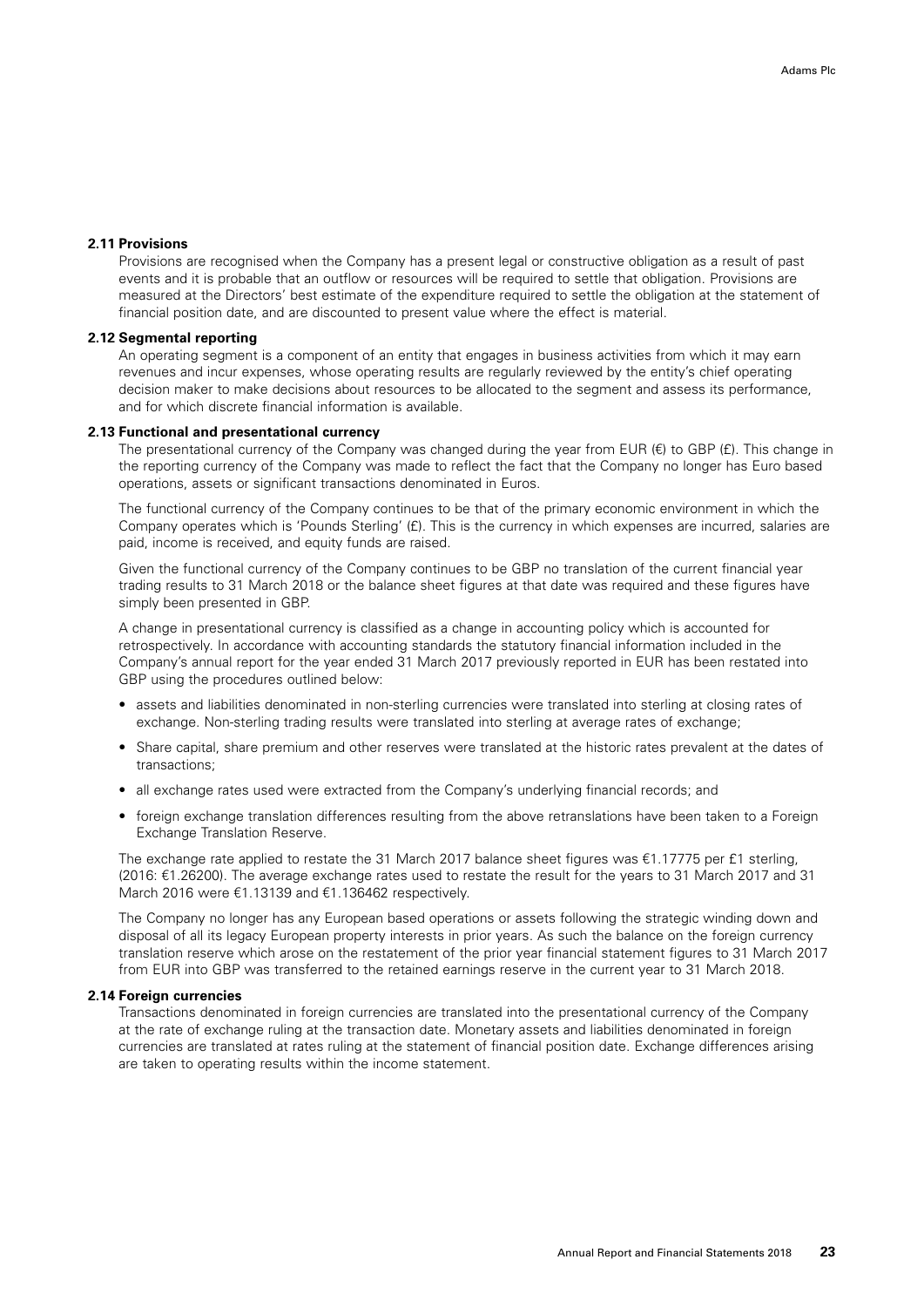# Notes to the Financial Statements (continued)

for the year ended 31 March 2018

# **3 Financial risk management**

The Company's activities expose it to a variety of financial risks: market risk (including price risk, interest rate risk and foreign currency risk), credit risk and liquidity risk. The Company's overall risk management programme focuses on the unpredictability of financial markets and seeks to minimise potential adverse effects on the Company's financial performance.

The management of these risks is vested in the Board of Directors. The policies for managing each of these risks are summarised below:

# **Management of market risk**

(i) Price risk

The Company is exposed to market price risk in respect of its portfolio investments. The Company mitigates this risk by having established investment appraisal processes and asset monitoring procedures which are subject to overall review by the Board.

The Company has in place procedures and levels of authority designed to control the level of commitments, either in single investments or in aggregate.

Details of the Company's investment portfolio are given in note 11 to the financial statements.

### *Price risk sensitivity*

The table below summarises the impact on the Company's profit before taxation for the year and on equity of a 10 per cent. increase/decrease in the underlying share price of the investment portfolio. The price sensitivity of 10 per cent. represents Management's estimate of the premium/discount that may be achieved on sale of investment portfolio assets relative to the closing bid market price.

|                                    | Year ended<br>31 March 2018 | <b>Year ended</b><br>31 March 2017 |
|------------------------------------|-----------------------------|------------------------------------|
| Impact of 10 per cent price change | £'000                       | £'000                              |
| Portfolio investments              | 208                         | 94                                 |

# (ii) Interest rate risk

As the Company has no borrowings, the risk is limited to the impact of interest received on cash surpluses held. Interest rate risk is managed in accordance with the liquidity requirements of the Company, with a minimum appropriate level of its cash surpluses held within an instant access account, which has a variable interest rate attributable to it, to ensure that sufficient funds are available to cover the Company's liquidity needs.

# *Interest rate sensitivity*

The principal impact to the Company is the result of interest-bearing cash and short-term deposit (cash equivalent) balances held. At 31 March 2018, the impact of a 5 per cent. increase or decrease in interest rates would have increased/decreased the profit for the year and equity by a minimal amount as a result of higher/ lower interest received on floating rate cash deposits and as such no sensitivity analysis is provided.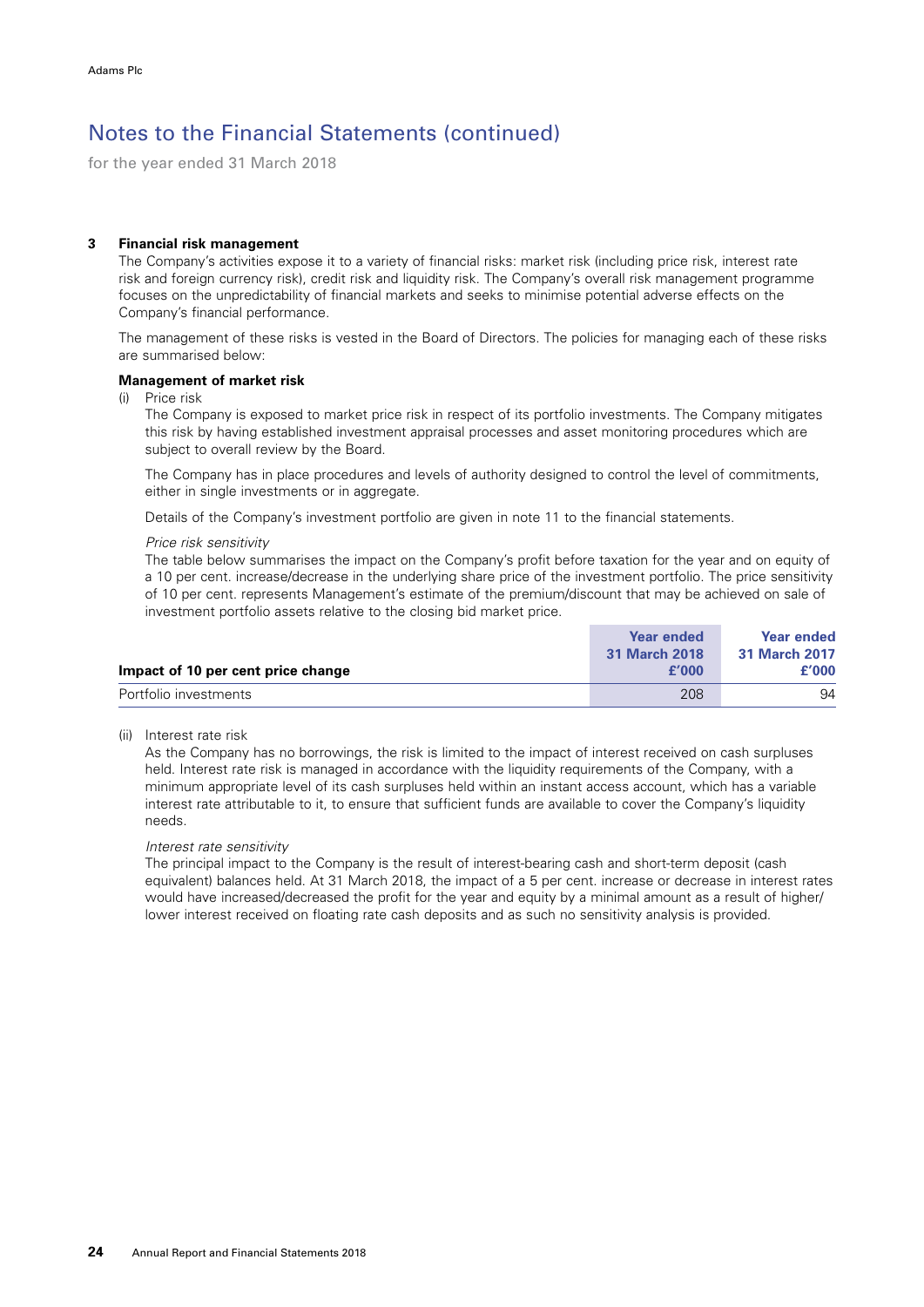### **3 Financial risk management** – continued

# (iii) Currency risk profile

In prior periods the Company was exposed to foreign exchange rate risk as a result of the use of Euros as the reporting currency for the financial statements, however this is no longer the case. The Company manages its foreign exchange risk at Board level and monitors it on an ongoing basis.

### *Foreign exchange risk sensitivity*

Management do not consider the impact of possible exchange rate movements based on current market conditions to be material to the net result for the year.

### *Management of credit risk*

The Company's principal financial assets are portfolio investments and bank balances and short-term deposits. Credit risk associated with trade receivables is considered to be minimal.

The Company seeks to limit the level of credit risk on the cash balances by only depositing surplus liquid funds with counterparty banks with high credit ratings. The credit risk associated with portfolio investments is considered minimal.

The maximum exposure to credit risk on the Company's financial assets is represented by their carrying amount, as outlined in the categorisation of financial instruments table below.

|                           | <b>Loans and</b><br>receivables<br>£'000 | <b>Financial</b><br>liabilities at<br>amortised<br>cost<br>£'000 | <b>Financial assets</b><br>at fair value<br>through profit<br>and loss<br>£'000 | <b>Total</b><br>£'000 |
|---------------------------|------------------------------------------|------------------------------------------------------------------|---------------------------------------------------------------------------------|-----------------------|
| At 31 March 2018          |                                          |                                                                  |                                                                                 |                       |
| Investments               |                                          |                                                                  | 2,076                                                                           | 2,076                 |
| Cash and cash equivalents | 52                                       |                                                                  |                                                                                 | 52                    |
| Trade and other payables  |                                          | (21)                                                             |                                                                                 | (21)                  |
| <b>Net total</b>          | 52                                       | (21)                                                             | 2,076                                                                           | 2,107                 |
| At 31 March 2017          |                                          |                                                                  |                                                                                 |                       |
| Investments               |                                          |                                                                  | 935                                                                             | 935                   |
| Cash and cash equivalents | 35                                       |                                                                  |                                                                                 | 35                    |
| Trade and other payables  |                                          | (26)                                                             |                                                                                 | (26)                  |
| <b>Net total</b>          | 35                                       | (26)                                                             | 935                                                                             | 944                   |

The Company does not consider that any changes in fair value of financial assets in the year are attributable to credit risk.

No aged analysis of financial assets is presented as no financial assets are past due at the reporting date.

#### *Management of liquidity risk*

The Company seeks to manage liquidity risk to ensure that sufficient liquidity is available to meet foreseeable needs and to invest cash assets safely and profitably. The Company deems there is sufficient liquidity for the foreseeable future.

No maturity analysis for financial liabilities is presented, as the Directors consider that liquidity risk is not material.

The Company's cash, cash equivalents and short-term deposit balances at 31 March 2018 are detailed above in note 3 to the financial statements.

At 31 March 2018 and 31 March 2017, with the exception of investment portfolio assets, all financial assets and liabilities mature for payment within one year.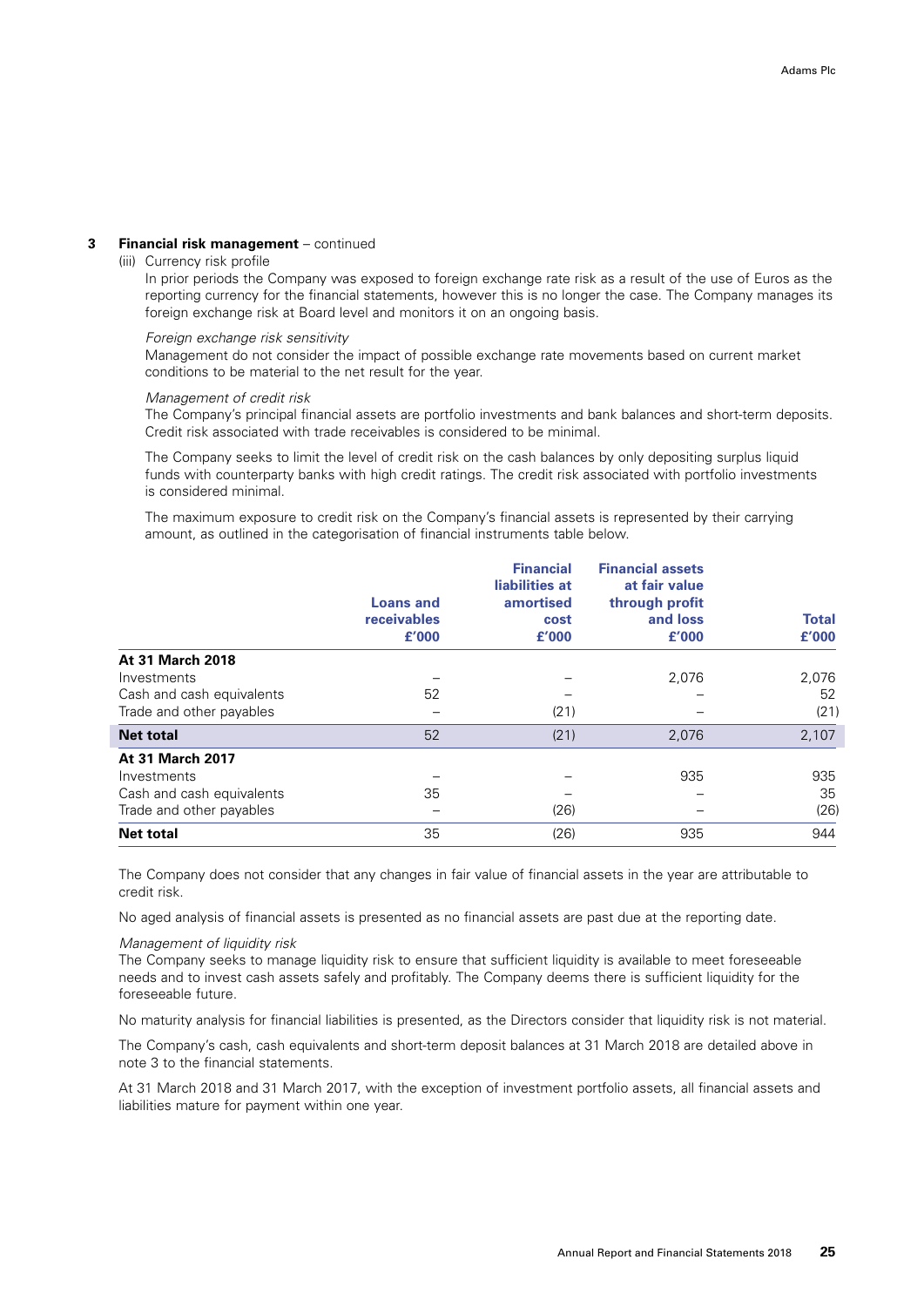# Notes to the Financial Statements (continued)

for the year ended 31 March 2018

# **3.1 Capital management**

The Company's policy is to maintain a strong capital base. The Company manages all elements of shareholders' equity as financial capital, and seeks to increase this figure as a stated business objective over the medium to long term. The Company is entirely equity financed with no external capital requirements imposed upon it. In order to preserve capital the Company maintains a balanced investment portfolio and appropriate levels of cash and cash equivalents in order to maintain liquidity and take advantage of market opportunities as they arise. The Company's net asset value is monitored on an ongoing basis.

# **4 Use of estimates and judgements**

The preparation of financial statements in accordance with IFRS requires the use of certain critical accounting estimates. It also requires management to exercise judgement in the process of applying the Company's accounting policies. The notes to the financial statements set out areas involving a higher degree of judgement or complexity, or areas where assumptions are significant to the financial statements. Although these estimates are based on management's best knowledge of the amount, event or actions, actual results ultimately may differ from those estimates.

The estimate and assumption that has the most significant effect on the carrying amounts of assets and liabilities in the financial statements is the valuation of quoted investments. These are valued at closing bid market price and in accordance with IFRS, no discount is applied for liquidity of the stock or any dealing restrictions. However, it may not always be possible to trade at the quoted bid market price. Quoted portfolio investments are carried in the financial statements as at 31 March 2018 at a valuation of £1.97 million (2017: £0.84 million). For further detail see note 11.

# **5 Segmental reporting**

Operating segments for Adams Plc are reported based on the financial information provided to the Board, which is used to make strategic decisions. The Directors are of the opinion that under IFRS 8 – 'Operating segments' the Company has only one reportable segment, being Investment Return. The Board assesses the performance of the operating segment based on financial information which is measured and presented in a manner consistent with that in the financial statements.

The principal sources of revenue for the Company in the two years ended 31 March 2018 were:

|                                                                                                                         | <b>Year ended</b><br>31 March 2018<br>£'000 | <b>Year ended</b><br>31 March 2017<br>£'000 |
|-------------------------------------------------------------------------------------------------------------------------|---------------------------------------------|---------------------------------------------|
| Unrealised gains on the revaluation of portfolio investments<br>Realised gains on the disposal of portfolio investments | 237<br>43                                   | 188<br>16                                   |
| Gain on investments                                                                                                     | 280                                         | 204                                         |

# **6 Directors' remuneration and fees**

|                                      | Year ended<br>31 March 2018<br>£'000 | <b>Year ended</b><br><b>31 March 2017</b><br>£'000 |
|--------------------------------------|--------------------------------------|----------------------------------------------------|
| Remuneration for qualifying services | 48                                   | 48                                                 |
| Social security costs                | っ                                    | $\mathcal{D}$                                      |
|                                      | 50                                   | 50                                                 |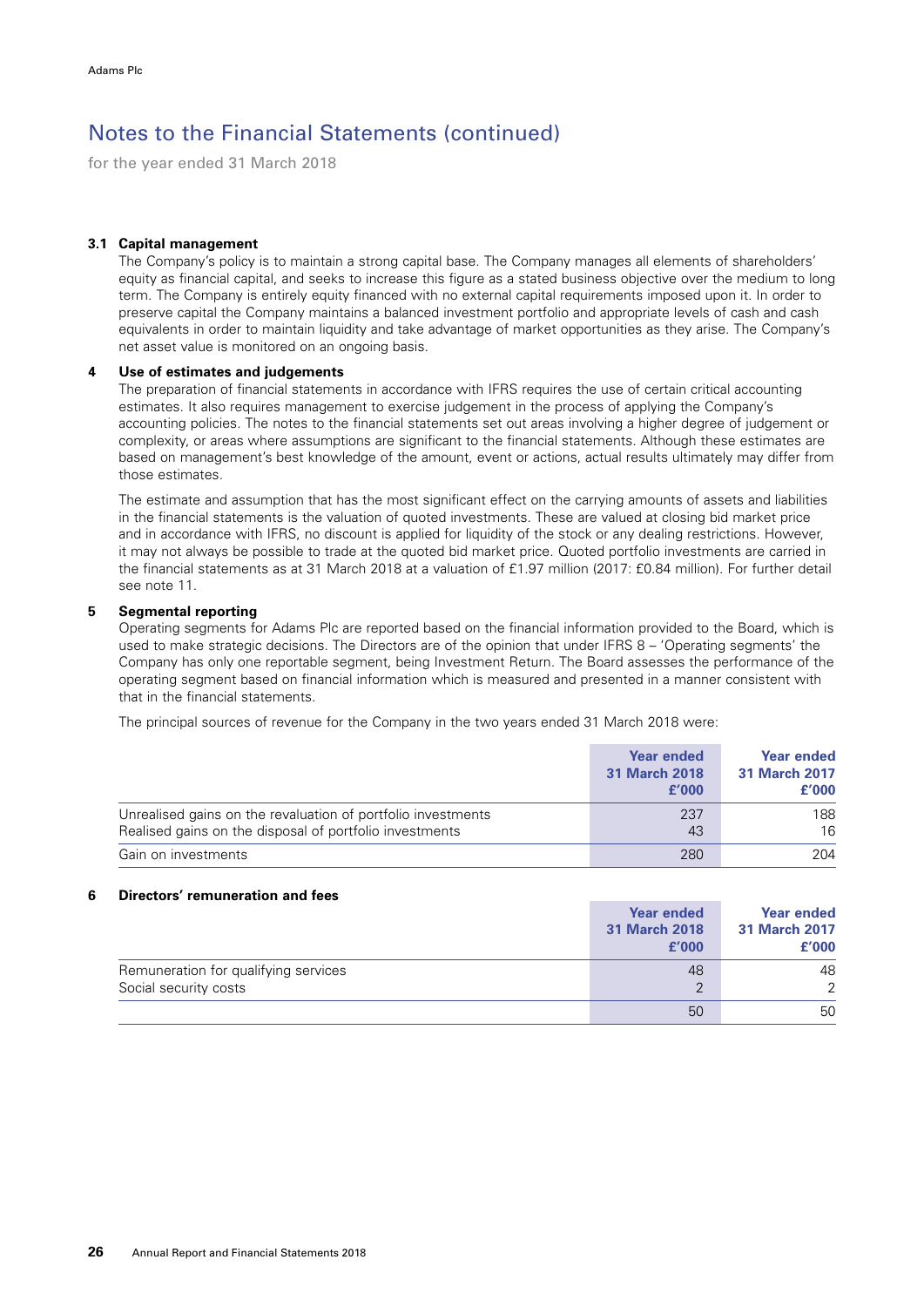# **7 Employees**

### **Number of employees**

The average monthly number of employees (including Directors) during the year was:

|                  | <b>Year ended</b><br>31 March 2018<br><b>Number</b> | <b>Year ended</b><br>31 March 2017<br><b>Number</b> |
|------------------|-----------------------------------------------------|-----------------------------------------------------|
| <b>Directors</b> | 3                                                   | Ç                                                   |
|                  | 3                                                   | 3                                                   |

# **Employment costs**

|                                      | <b>Year ended</b><br>31 March 2018<br>£'000 | <b>Year ended</b><br>31 March 2017<br>£'000 |
|--------------------------------------|---------------------------------------------|---------------------------------------------|
| Remuneration for qualifying services | 48                                          | 48                                          |
| Social security cost                 | っ                                           | $\mathcal{D}$                               |
|                                      | 50                                          | 50                                          |

# **8 Analysis of administrative expenses by nature**

|                                                 | <b>Year ended</b><br><b>31 March 2018</b><br>£'000 | <b>Year ended</b><br><b>31 March 2017</b><br>£'000 |
|-------------------------------------------------|----------------------------------------------------|----------------------------------------------------|
| Operating loss is stated after charging:        |                                                    |                                                    |
| Directors' emoluments                           | 50                                                 | 50                                                 |
| Audit fees                                      | 9                                                  | 8                                                  |
| Broker and professional and listed company fees | 93                                                 | 85                                                 |
| Other administrative expenses                   | 3                                                  | $\overline{\mathcal{A}}$                           |
|                                                 | 155                                                | 147                                                |

# **9 Taxation**

|                   | Year ended<br>31 March 2018<br>£'000 |                          | <b>Year ended</b><br>31 March 2017<br>£'000 |
|-------------------|--------------------------------------|--------------------------|---------------------------------------------|
| Total current tax |                                      | $\overline{\phantom{0}}$ | -                                           |

The Company is subject to income tax at the rate of 0% in the Isle of Man and, accordingly, no tax has been provided for in these financial statements.

The Company may be subject to withholding taxes in relation to income from investments, or investment realisation proceeds or gains, and such amounts will be accounted for as incurred.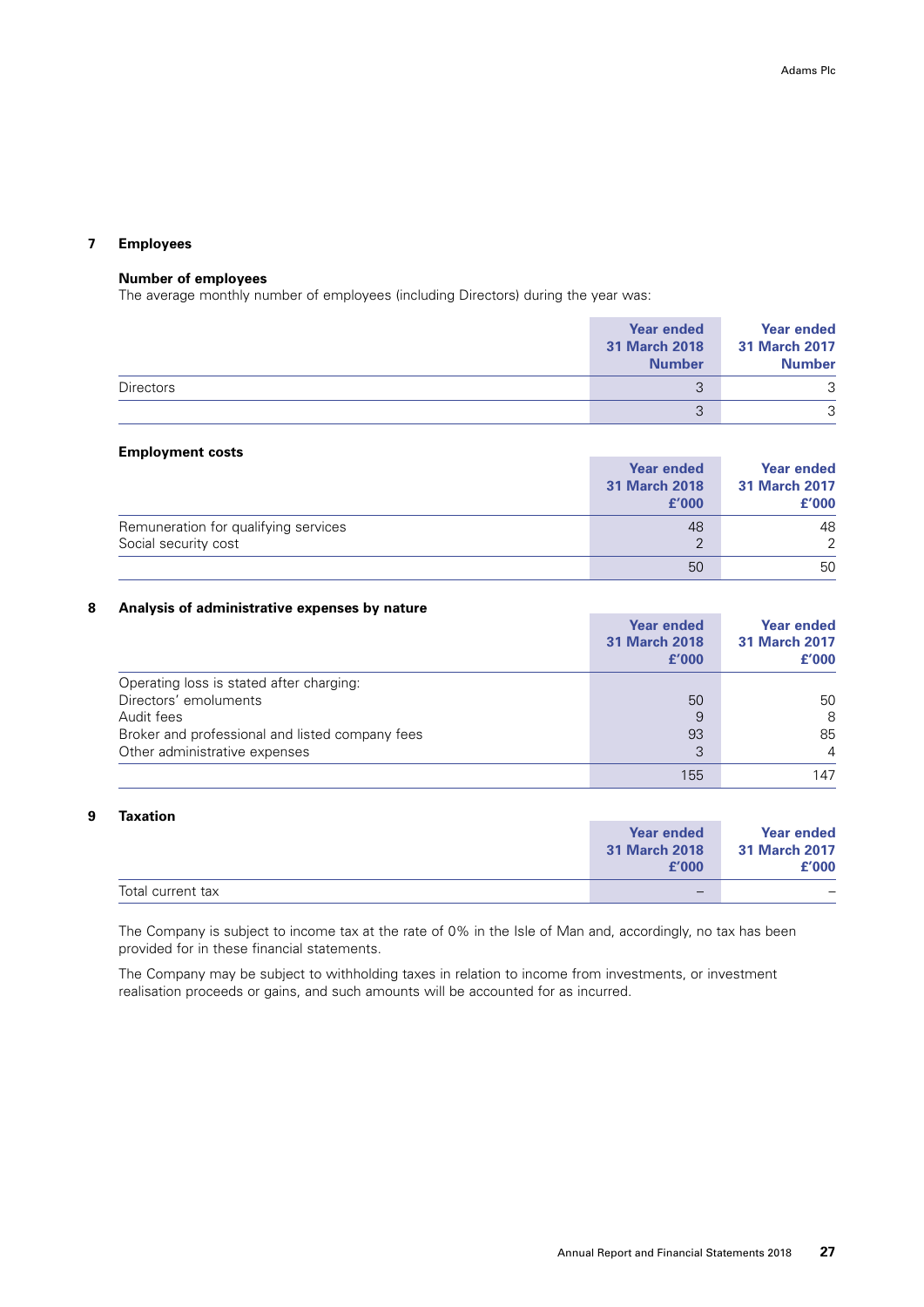# Notes to the Financial Statements (continued)

for the year ended 31 March 2018

# **10 Profit per share**

|                                                                | <b>Year ended</b><br><b>31 March 2018</b><br>£'000 | <b>Year ended</b><br><b>31 March 2017</b><br>£'000 |
|----------------------------------------------------------------|----------------------------------------------------|----------------------------------------------------|
| Profit after tax attributable to equity holders of the Company | 180                                                | 77                                                 |
| Weighted average number of Ordinary Shares                     | 72.481.267                                         | 41.273.616                                         |
| Basic and diluted profit per share                             | 0.25p                                              | 0.18p                                              |

Basic earnings per share is calculated by dividing the profit attributable to ordinary shareholders by the weighted average number of Ordinary Shares in issue during the year. Diluted earnings per share is calculated by adjusting the weighted average number of Ordinary Shares in issue during the year to assume conversion of all dilutive potential Ordinary Shares.

# **11 Investments**

An analysis of movements in the value of the Company's investments is as follows:

|                                    | <b>Quoted</b><br><b>Equity Shares</b><br>£'000 | <b>Unquoted</b><br><b>Equity Shares</b><br>£'000 | <b>Unquoted</b><br><b>Loan Notes</b><br>£'000 | <b>Total</b><br>£'000 |
|------------------------------------|------------------------------------------------|--------------------------------------------------|-----------------------------------------------|-----------------------|
| Fair value at 31 March 2016        | 690                                            |                                                  |                                               | 690                   |
| Additions at cost                  | 93                                             | 5                                                | 93                                            | 191                   |
| Disposals                          | (134)                                          |                                                  |                                               | (134)                 |
| Unrealised gain on the revaluation |                                                |                                                  |                                               |                       |
| of investments                     | 188                                            |                                                  |                                               | 188                   |
| Fair value at 31 March 2017        | 837                                            | 5                                                | 93                                            | 935                   |
| Additions at cost                  | 1.581                                          |                                                  | 10                                            | 1.591                 |
| Disposals                          | (687)                                          |                                                  |                                               | (687)                 |
| Unrealised gain on the revaluation |                                                |                                                  |                                               |                       |
| of investments                     | 237                                            |                                                  |                                               | 237                   |
| Fair value at 31 March 2018        | 1,968                                          | 5                                                | 103                                           | 2,076                 |

Investments are valued at closing bid market price at the reporting date. Quoted investments are all classed as Level 1 investments and unquoted equity shares and loan notes are considered to be Level 2 investments.

# **12 Prepayments**

|             | 31 March 2018<br>£'000 | 31 March 2017<br>£'000 | 31 March 2016<br>£'000 |
|-------------|------------------------|------------------------|------------------------|
| Prepayments |                        |                        | C                      |
|             |                        |                        | C                      |

The carrying amount of other current assets approximates to its fair value.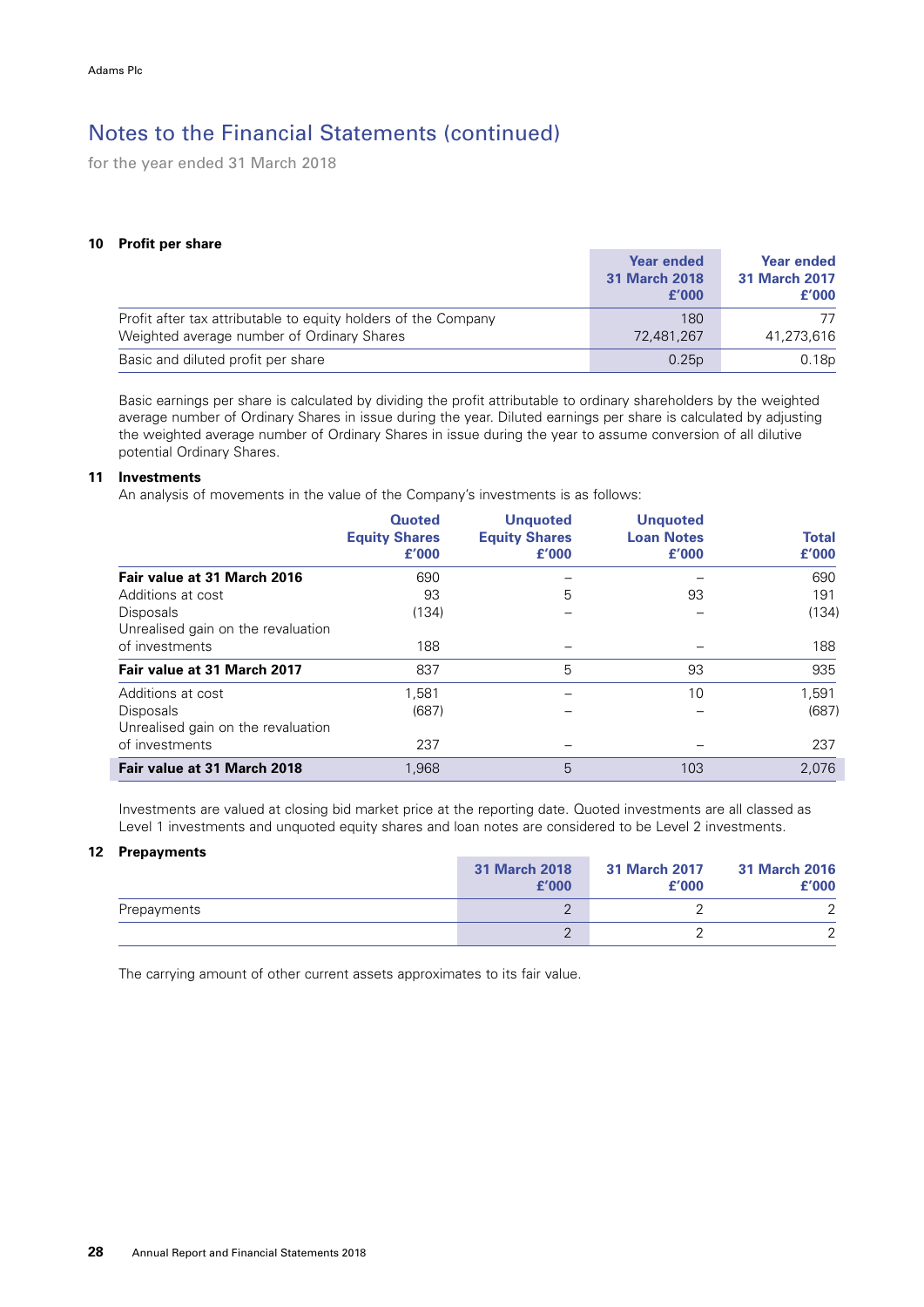### **13 Trade and other payables**

|                | 31 March 2018<br>£'000 | <b>31 March 2017</b><br>£'000 | 31 March 2016<br>£'000 |
|----------------|------------------------|-------------------------------|------------------------|
| Trade payables |                        | 12                            | 11                     |
| Accruals       | 13                     | 4                             | 14                     |
|                | 21                     | 26                            | 25                     |

Accruals principally comprise amounts outstanding for ongoing expenses. The carrying amount of other payables approximates to its fair value.

### **14 Share capital and share premium**

|                                                                                   | Number of<br>shares issued<br>and fully paid | <b>Share</b><br>capital<br>£'000 | <b>Share</b><br>premium<br>£'000 |
|-----------------------------------------------------------------------------------|----------------------------------------------|----------------------------------|----------------------------------|
| Ordinary shares of €0.01<br>At 31 March 2016 and 31 March 2017<br>Issue of shares | 41,276,616<br>41.276.616                     | 636<br>365                       | 783<br>618                       |
| <b>At 31 March 2018</b>                                                           | 82,553,232                                   | 1,001                            | 1.401                            |

In June 2017, the Company issued 41,276,616 new Ordinary Shares of €0.01 by way of an underwritten open offer at an issue price of 2.5p (2.84  $\epsilon$  cents) per share.

Holders of the Ordinary Shares are entitled to receive dividends and other distributions and to attend and vote at any general meeting.

The authorised Ordinary Share capital of the Company at 31 March 2018 is 350,000,000 Ordinary Shares of €0.01 each (31 March 2017: 350,000,000 Ordinary Shares of  $€0.01$  each).

# **15 Foreign currency translation reserve**

The foreign currency translation reserve arose on the restatement of comparative prior year figures included in the Company's annual report for the years ended 31 March 2016 and 31 March 2017, as previously reported in EUR and which have been restated into GBP in the manner set out in Note 2.13. A reconciliation of the movements on this reserve is detailed below:

|                                                                   | <b>31 March 2017</b><br>€'000 | <b>Exchange Rate</b><br><b>EUR/GBP</b> | <b>31 March 2017</b><br>£'000 | <b>Translation</b><br><b>Difference</b><br>£'000 |
|-------------------------------------------------------------------|-------------------------------|----------------------------------------|-------------------------------|--------------------------------------------------|
| Net assets                                                        | 1.114                         | 1.17775                                | 946                           | (168)                                            |
| Share capital                                                     | (413)                         | *1.54237                               | (636)                         | (223)                                            |
| Share premium                                                     | (1, 116)                      | *1.42529                               | (783)                         | 333                                              |
| Retained losses                                                   | 415                           | *1.80435                               | 229                           | (186)                                            |
| Foreign translation reserve as at 31 March 2017 and 31 March 2018 |                               |                                        |                               | (244)                                            |

\* Note the exchange rates presented above are effective exchange rates resulting from retranslations undertaken in accordance with IFRS and as detailed in Note 2.13.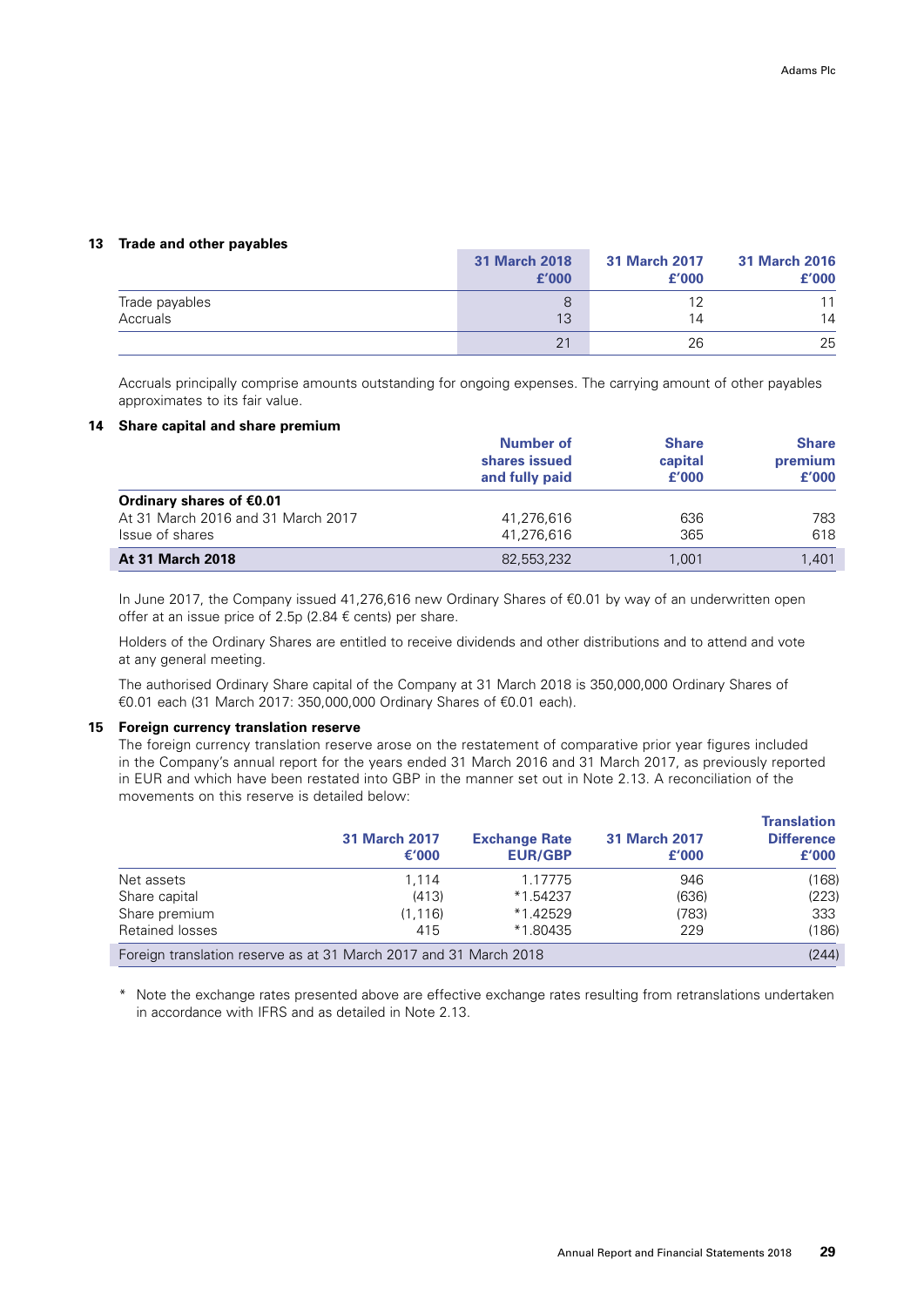# Notes to the Financial Statements (continued)

for the year ended 31 March 2018

# **16 Related party relationships and transactions**

The Company has related party relationships with companies it has an investment in and transactions with companies that have common management.

During the year, the Company had no transactions with related parties other than in respect of Directors' remuneration as set out in the Directors' Report on page 9.

# **17 Contingent liabilities**

The Company has no contingent liabilities of which the Directors are aware in respect of legal or other claims arising from the ordinary course of business (31 March 2017: Nil).

# **18 Capital commitments**

No capital expenditure was committed for at the end of the year but not yet to be incurred (31 March 2017: Nil).

# **19 Events after the reporting period**

There are no events after the year end.

# **20 Ultimate controlling party**

By virtue of his beneficial shareholding, Richard Griffiths is considered to be the ultimate controlling party of the Company. A list of the major disclosed shareholders of the Company can be found in the Directors' Report on page 10.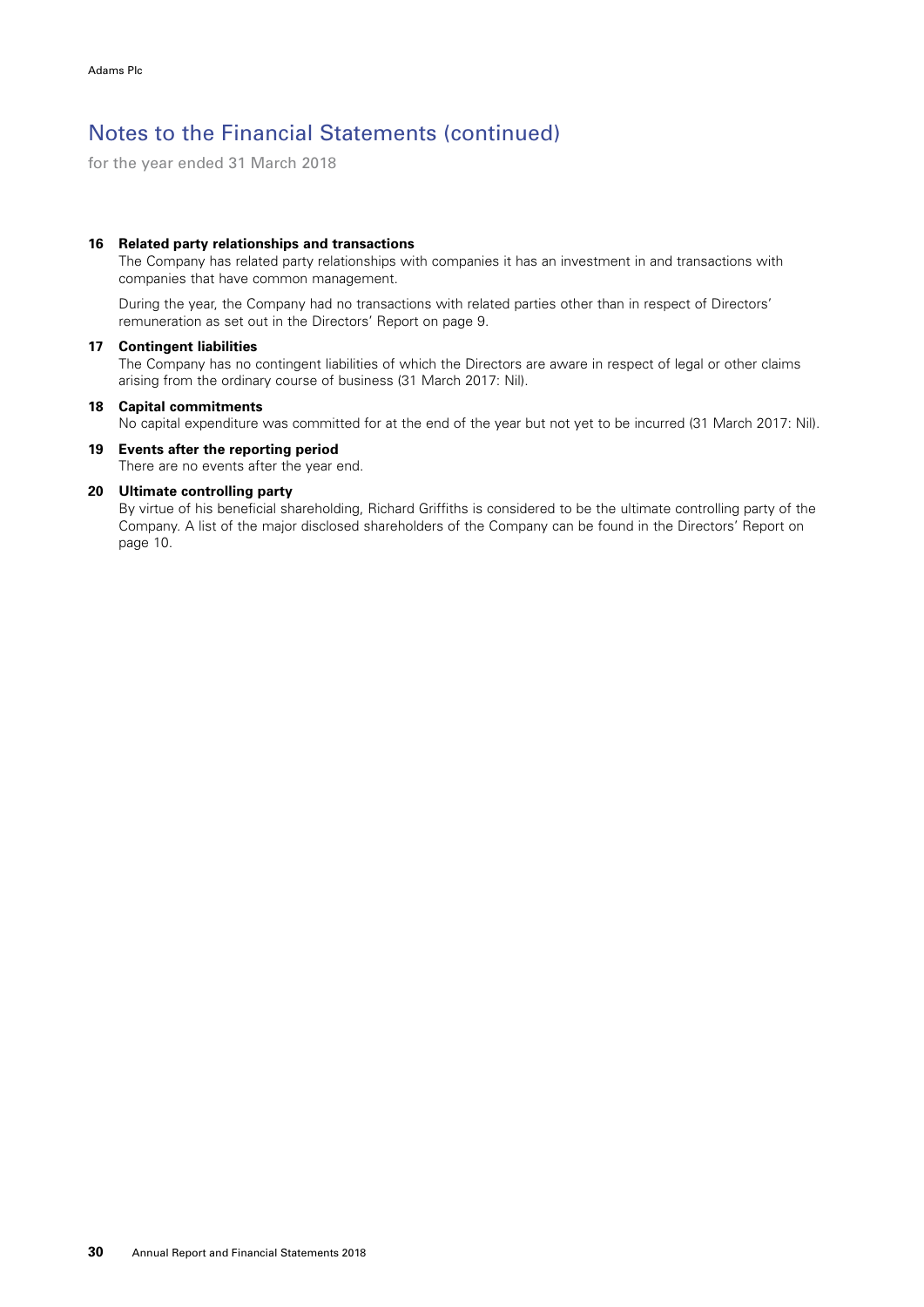# Notes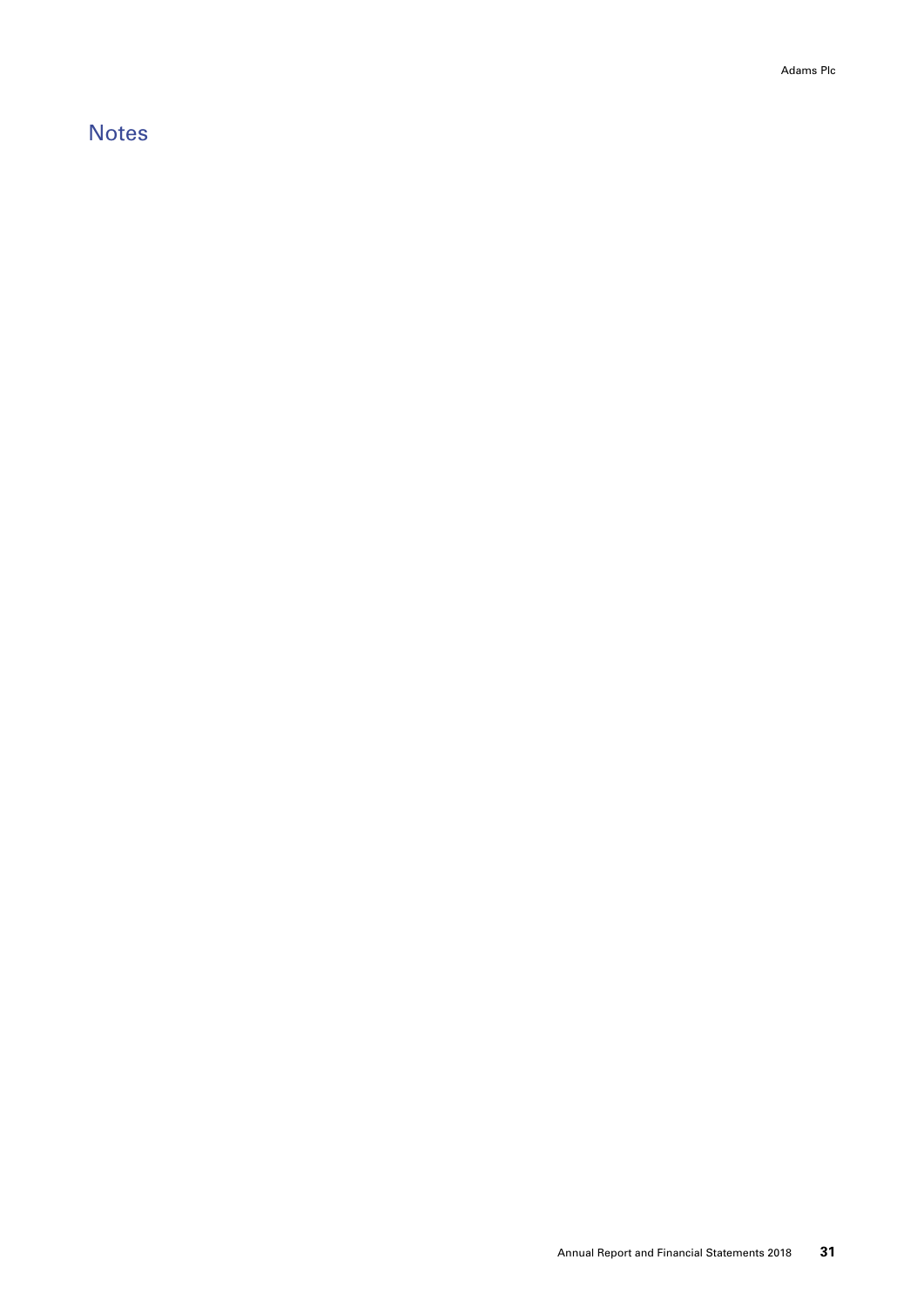# Notes